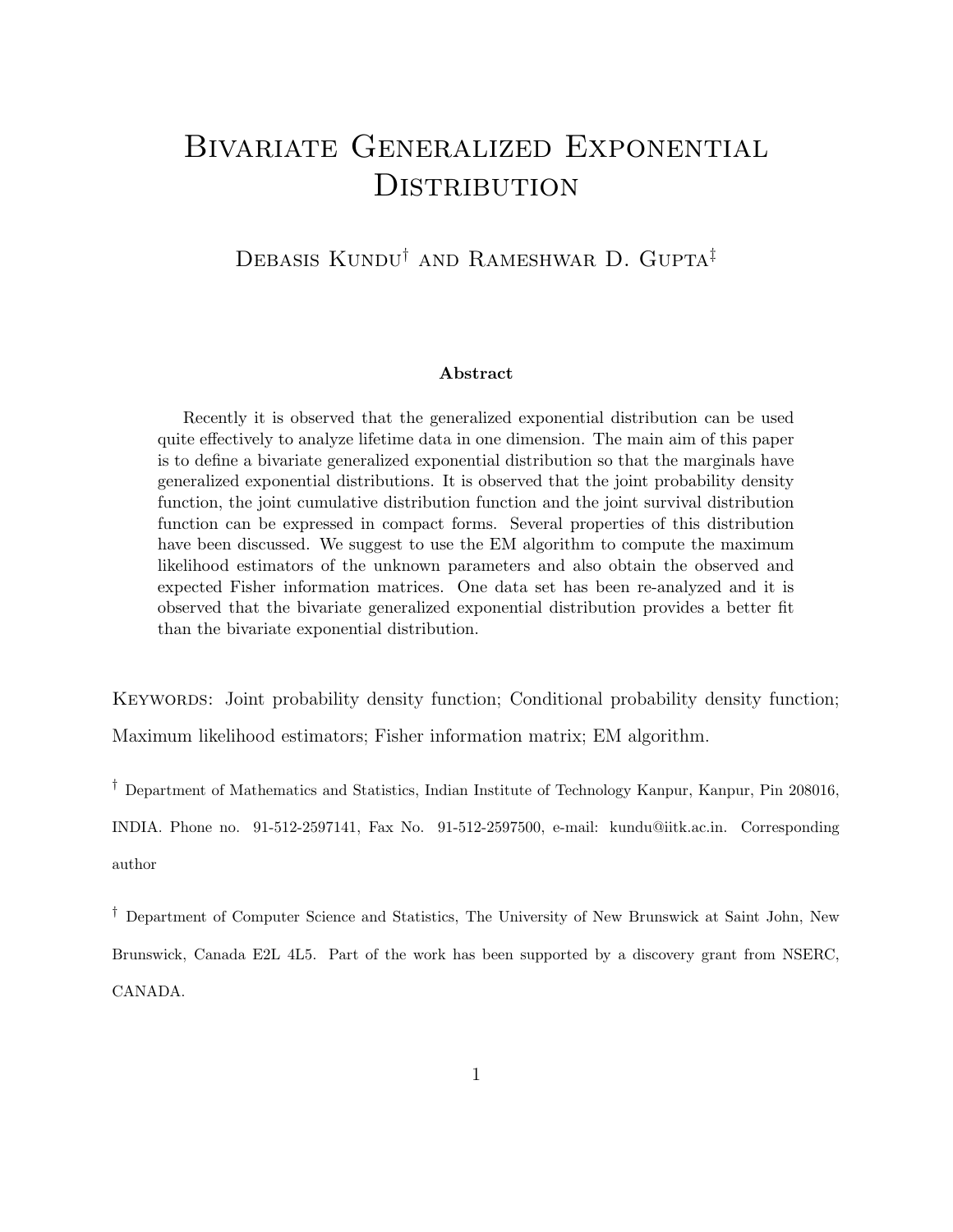#### 1 INTRODUCTION

Gupta and Kundu (1999) introduced the generalized exponential (GE) distribution as a possible alternative to the well known gamma or Weibull distribution. The generalized exponential distribution has lots of interesting properties and it can be used quite effectively to analyze several skewed life time data. In many cases it is observed that it provides better fit than Weibull or gamma distributions. Since the distribution function of the GE is in closed form, it can be used quite easily for analyzing censored data also. The frequentest and Bayesian inferences have been developed for the unknown parameters of the GE distribution. The readers are referred to the review article of Gupta and Kundu (2007) for a current account on GE distribution.

Although quite a bit of work has been done in the recent years on GE distribution, but not much attempt has been made to extend this to the multivariate set up. Recently Sarhan and Balakrishnan (2007) has defined a new bivariate distribution using the GE distribution and exponential distribution and derived several interesting properties of this new distribution. Although they obtained the new bivariate distribution from the GE and exponential distributions, but the marginal distributions are not in known forms. In fact it is not known to the authors the existence of any bivariate distribution whose marginals are generalized exponential distributions.

The main aim of this paper is to provide a bivariate generalized exponential (BVGE) distribution so that the marginal distributions are GE distributions. In this connection, it may be mentioned here that Arnold (1967) provided some general techniques to construct multivarite distribution with specified marginals. We have adopted one of those techniques. The proposed BVGE distribution has three parameters but the scale and location parameters can be easily introduced. The joint cumulative distribution function (CDF), the joint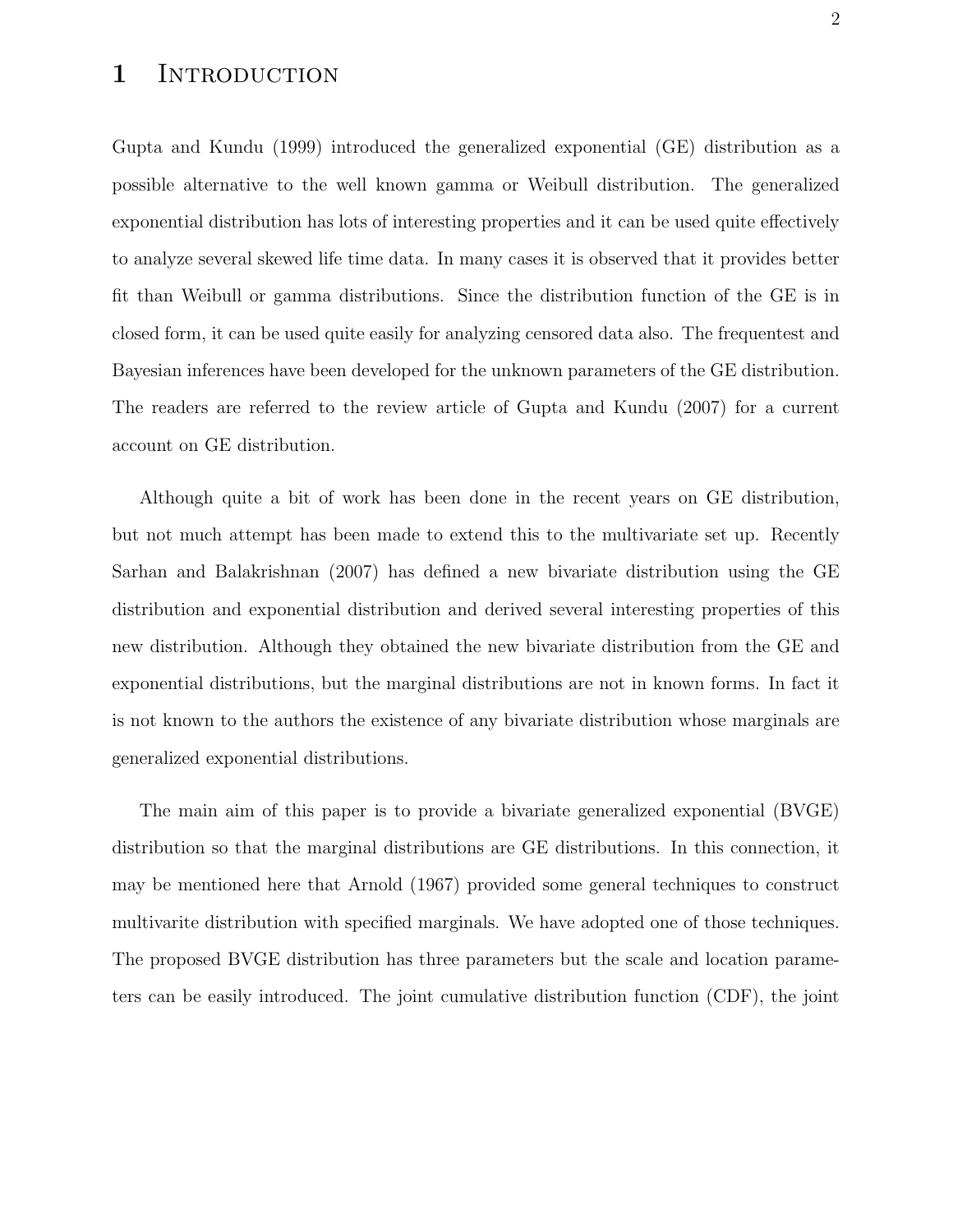probability density function (PDF) and the joint survival distribution function (SDF) are in closed forms, which make it convenient to use in practice.

The maximum likelihood estimators (MLEs) can be used to estimate the four unknown parameters when the scale parameter is also present. Although, the MLEs as expected can not be obtained in explicit forms, but the EM algorithm can be used quite effectively to obtain the MLEs. We also provide the observed and expected Fisher information matrices for practical users. Recently Meintanis (2007) analyzed one data and concluded that bivariate Marshal and Olkin (1967) exponential distribution provided a very good fit. We have reanalyzed the same data set and it is observed that the proposed BVGE distribution provides a much better fit than the Marshal and Olkin bivariate exponential model and provided some justification also.

The rest of the paper is organized as follows. In section 2, we define the BVGE distribution and discuss its different properties. The EM algorithm to compute the MLEs of the unknown parameters is provided in section 3. The analysis of a data set is provided in section 4. Finally we conclude the paper in section 5.

#### 2 BIVARIATE GENERALIZED EXPONENTIAL DISTRIBUTION

The univariate GE distribution has the following CDF and PDF respectively for  $x > 0$ ;

$$
F_{GE}(x; \alpha, \lambda) = \left(1 - e^{-\lambda x}\right)^{\alpha}, \qquad f_{GE}(x; \alpha, \lambda) = \alpha \lambda e^{-\lambda x} \left(1 - e^{-\lambda x}\right)^{\alpha - 1}.
$$
 (1)

Here  $\alpha > 0$  and  $\lambda > 0$  are the shape and scale parameters respectively. It is clear that for  $\alpha = 1$ , it coincides with the exponential distribution. From now on a GE distribution with the shape parameter  $\alpha$  and the scale parameter  $\lambda$  will be denoted by  $GE(\alpha, \lambda)$ . For brevity when  $\lambda = 1$ , we will denote it by  $GE(\alpha)$  and for  $\alpha = 1$ , it will be denoted by  $Exp(\lambda)$ .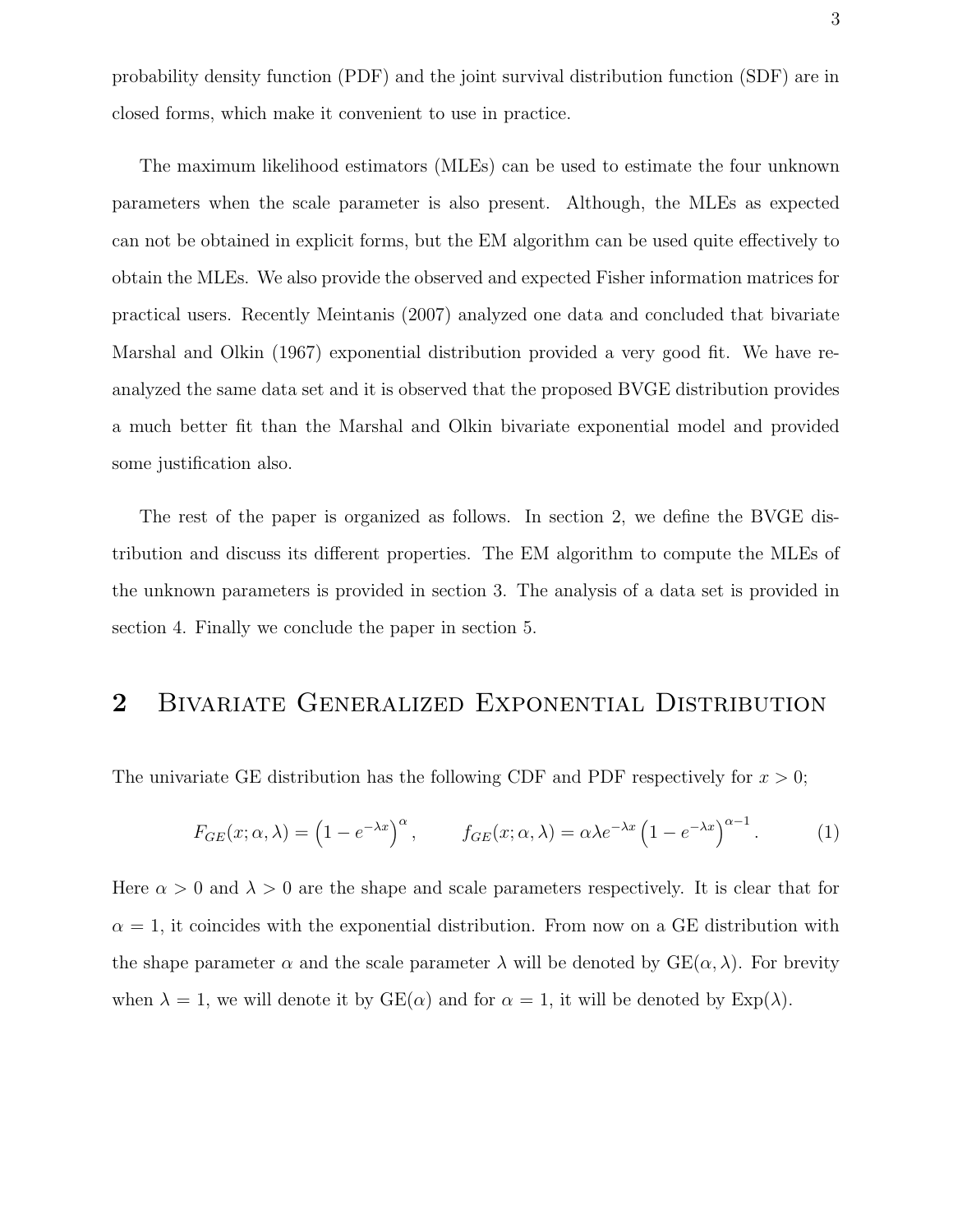From now on unless otherwise mentioned, it is assumed that  $\alpha_1 > 0, \alpha_2 > 0, \alpha_3 > 0, \lambda > 0$ . Suppose  $U_1 \sim \text{GE}(\alpha_1, \lambda)$ ,  $U_1 \sim \text{GE}(\alpha_2, \lambda)$  and  $U_3 \sim \text{GE}(\alpha_3, \lambda)$  and they are mutually independent. Here '∼' means follows or has the distribution. Now define  $X_1 = \max\{U_1, U_3\}$ and  $X_2 = \max\{U_2, U_3\}$ . Then we say that the bivariate vector  $(X_1, X_2)$  has a bivariate generalized exponential distribution with the shape parameters  $\alpha_1$ ,  $\alpha_2$  and  $\alpha_3$  and the scale parameter  $\lambda$ . We will denote it by  $\text{BVGE}(\alpha_1, \alpha_2, \alpha_3, \lambda)$ . Now for the rest of the discussions for brevity, we assume that  $\lambda = 1$ , although the results are true for general  $\lambda$  also. The BVGE distribution with  $\lambda = 1$  will be denoted by BVGE( $\alpha_1, \alpha_2, \alpha_3$ ). Before providing the joint CDF or PDF, we first mention how it may occur in practice.

Stress Model: Suppose a system has two components. Each component is subject to individual independent stress say  $U_1$  and  $U_2$  respectively. The system has an overall stress  $U_3$ which has been transmitted to both the components equally, independent of their individual stresses. Therefore, the observed stress at the two components are  $X_1 = \max\{U_1, U_3\}$  and  $X_2 = \max\{U_2, U_3\}$  respectively.

MAINTENANCE MODEL: Suppose a system has two components and it is assumed that each component has been maintained independently and also there is an overall maintenance. Due to component maintenance, suppose the lifetime of the individual component is increased by  $U_i$  amount and because of the overall maintenance, the lifetime of each component is increased by  $U_3$  amount. Therefore, the increased lifetimes of the two component are  $X_1 =$  $\max\{U_1, U_3\}$  and  $X_2 = \max\{U_2, U_3\}$  respectively.

The following results will provide the joint CDF, joint PDF and conditional PDF.

THEOREM 2.1: If  $(X_1, X_2) \sim \text{BVGE}(\alpha_1, \alpha_2, \alpha_3)$ , then the joint CDF of  $(X_1, X_2)$  for  $x_1 > 0$ ,  $x_2 > 0$ , is

$$
F_{X_1, X_2}(x_1, x_2) = (1 - e^{-x_1})^{\alpha_1} (1 - e^{-x_2})^{\alpha_2} (1 - e^{-z})^{\alpha_3}, \tag{2}
$$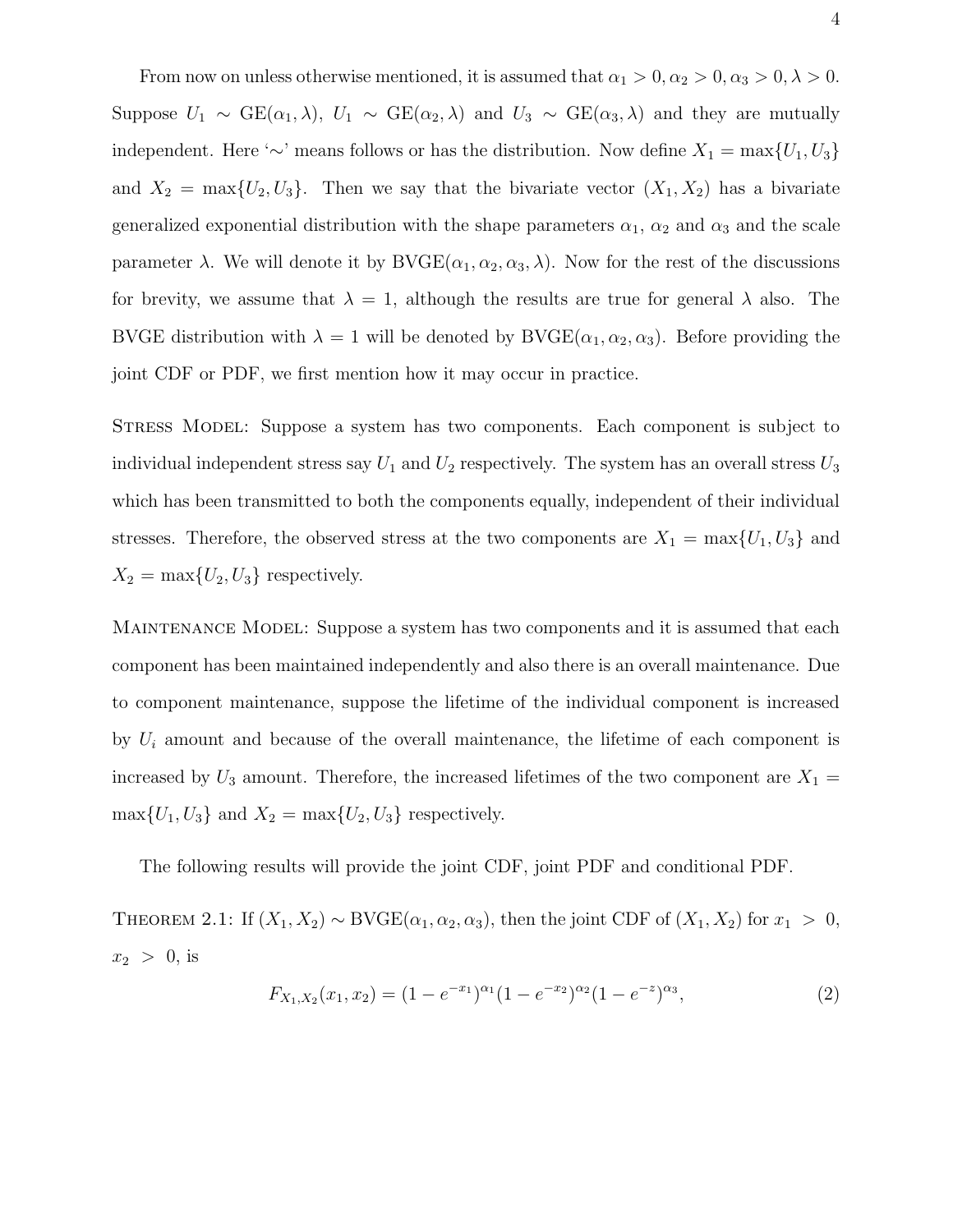where  $z = \min\{x_1, x_2\}.$ 

PROOF: Trivial and therefore it is omitted.

COROLLARY 2.1: The joint CDF of the BVGE( $\alpha_1, \alpha_2, \alpha_3$ ) can also be written as

$$
F_{X_1,X_2}(x_1, x_2) = F_{GE}(x_1; \alpha_1) F_{GE}(x_2, \alpha_2) F_{GE}(z; \alpha_3)
$$
  
=  $F_{GE}(x_1; \alpha_1 + \alpha_3) F_{GE}(x_2, \alpha_2)$  if  $x_1 < x_2$   
=  $F_{GE}(x_1; \alpha_1) F_{GE}(x_2, \alpha_2 + \alpha_3)$  if  $x_2 < x_1$   
=  $F_{GE}(x; \alpha_1 + \alpha_2 + \alpha_3)$  if  $x_1 = x_2 = x$ .

THEOREM 2.2: If  $(X_1, X_2) \sim \text{BVGE}(\alpha_1, \alpha_2, \alpha_3)$ , then the joint PDF of  $(X_1, X_2)$  for  $x_1 > 0$ ,  $x_2 > 0$ , is

$$
f_{X_1,X_2}(x_1,x_2) = \begin{cases} f_1(x_1,x_2) & \text{if } 0 < x_1 < x_2 < \infty \\ f_2(x_1,x_2) & \text{if } 0 < x_2 < x_1 < \infty \\ f_0(x) & \text{if } 0 < x_1 = x_2 = x < \infty, \end{cases}
$$

where

$$
f_1(x_1, x_2) = f_{GE}(x_1; \alpha_1 + \alpha_3) f_{GE}(x_2; \alpha_2)
$$
  
\n
$$
= (\alpha_1 + \alpha_3) \alpha_2 (1 - e^{-x_1})^{\alpha_1 + \alpha_3 - 1} (1 - e^{-x_2})^{\alpha_2 - 1} e^{-x_1 - x_2}
$$
  
\n
$$
f_2(x_1, x_2) = f_{GE}(x_1; \alpha_1) f_{GE}(x_2; \alpha_2 + \alpha_3)
$$
  
\n
$$
= (\alpha_2 + \alpha_3) \alpha_1 (1 - e^{-x_1})^{\alpha_1 - 1} (1 - e^{-x_2})^{\alpha_2 + \alpha_3 - 1} e^{-x_1 - x_2}
$$
  
\n
$$
f_0(x) = \frac{\alpha_3}{\alpha_1 + \alpha_2 + \alpha_3} f_{GE}(x; \alpha_1 + \alpha_2 + \alpha_3)
$$
  
\n
$$
= \alpha_3 (1 - e^{-x})^{\alpha_1 + \alpha_2 + \alpha_3 - 1} e^{-x}.
$$

PROOF: The expressions for  $f_1(\cdot, \cdot)$  and  $f_2(\cdot, \cdot)$  can be obtained simply by taking  $\frac{\partial^2 F_{X_1, X_2}(x_1, x_2)}{\partial x_1 \partial x_2}$  $\partial x_1 \partial x_2$ for  $x_1 < x_2$  and  $x_2 < x_1$  respectively. But  $f_0(\cdot)$  can not be obtained in the same way. Using

 $\blacksquare$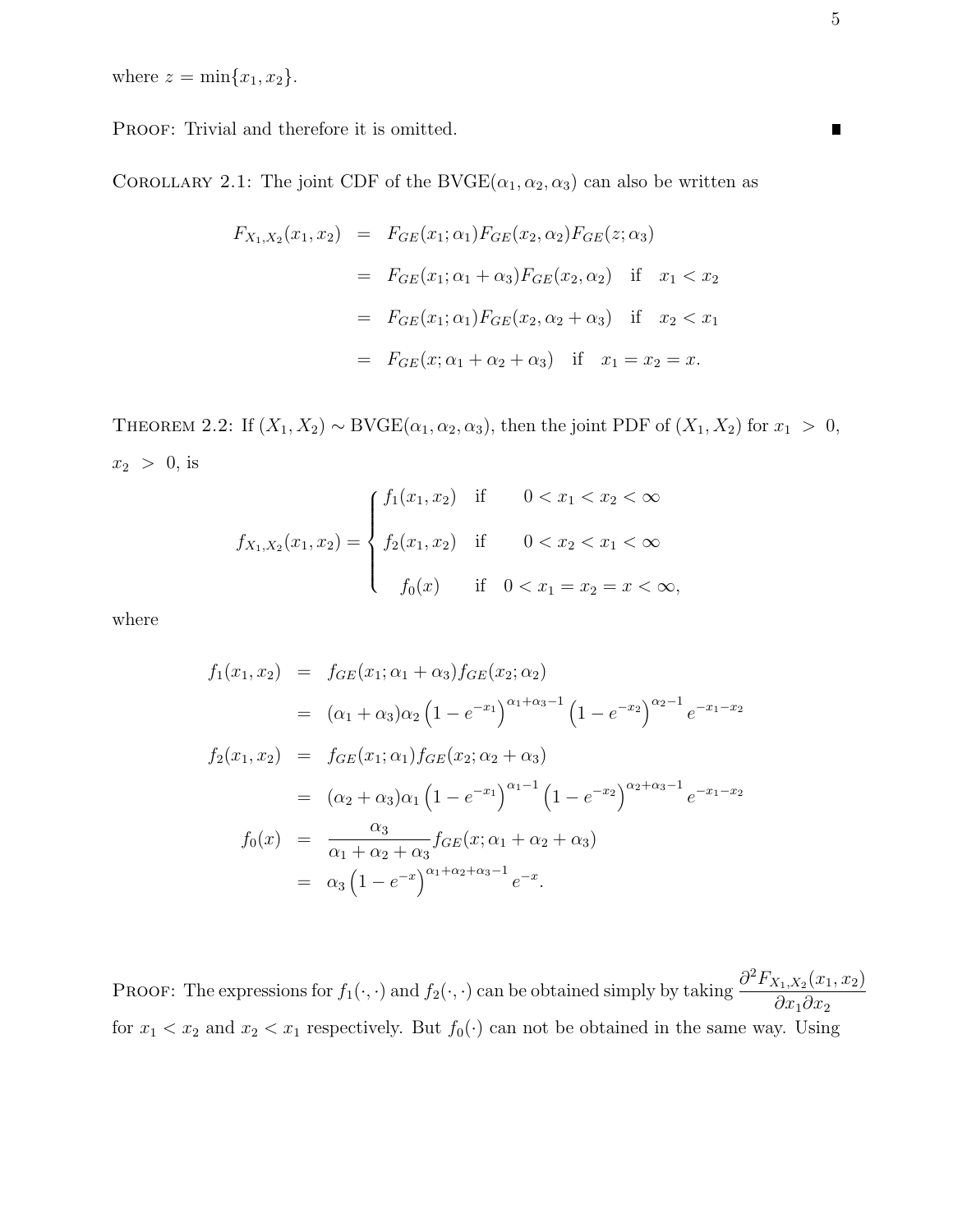the facts that

$$
\int_0^\infty \int_0^{x_2} f_1(x_1, x_2) dx_1 dx_2 + \int_0^\infty \int_0^{x_1} f_2(x_1, x_2) dx_2 dx_1 + \int_0^\infty f_0(x) dx = 1,
$$
 (3)

$$
\int_0^\infty \int_0^{x_2} f_1(x_1, x_2) dx_1 dx_2 = \alpha_2 \int_0^\infty \left(1 - e^{-x}\right)^{\alpha_1 + \alpha_2 + \alpha_3 - 1} e^{-x} dx \tag{4}
$$

and

$$
\int_0^\infty \int_0^{x_1} f_2(x_1, x_2) dx_2 dx_1 = \alpha_1 \int_0^\infty \left(1 - e^{-x}\right)^{\alpha_1 + \alpha_2 + \alpha_3 - 1} e^{-x} dx \tag{5}
$$

note that

$$
\int_0^\infty f_0(x)dx = \alpha_3 \int_0^\infty \left(1 - e^{-x}\right)^{\alpha_1 + \alpha_2 + \alpha_3 - 1} e^{-x} dx = \frac{\alpha_3}{\alpha_1 + \alpha_2 + \alpha_3}.\tag{6}
$$

Therefore, the result follows.

COMMENT 2.1: From Theorem 2.2 and Theorem 2.3, it easily follows that if we take  $0 <$  $\alpha_i$  < 1,  $i = 1, 2, 3$ , and  $\alpha_1 + \alpha_3 = \alpha_2 + \alpha_3 = 1$ , then both  $X_1$  and  $X_2$  are exponentially distributed. Let,  $\alpha_3 = \alpha$  and  $\alpha_1 = 1 - \alpha$  and  $\alpha_2 = 1 - \alpha$ , then the joint PDF of  $(X_1, X_2)$ takes the form;

$$
f_{X_1,X_2}(x_1,x_2) = \begin{cases} f_{GE}(x_1;1) f_{GE}(x_2;1-\alpha) & \text{if } x_1 < x_2, \\ f_{GE}(x_1;1-\alpha) f_{GE}(x_2;1) & \text{if } x_1 > x_2 \\ \frac{\alpha}{2-\alpha} f_{GE}(x;2-\alpha) & \text{if } x_1 = x_2 = x. \end{cases}
$$
(7)

Therefore the joint PDF as given in (7) has exponential marginals.

The BVGE distribution has both an absolute continuous part and an singular part, similar to Marshall and Olkin's bivariate exponential model. The function  $f_{X_1,X_2}(\cdot,\cdot)$  may be considered to be a density function for the BVGE distribution if it is understood that the first two terms are densities with respect to two-dimensional Lebesgue measure and the third term is a density function with respect to one dimensional Lebesgue measure, see for example Bemis, Bain and Higgins (1972). It is well known that although in one dimension the practical use of a distribution with this property is usually pathological, but they do

Г

 $\blacksquare$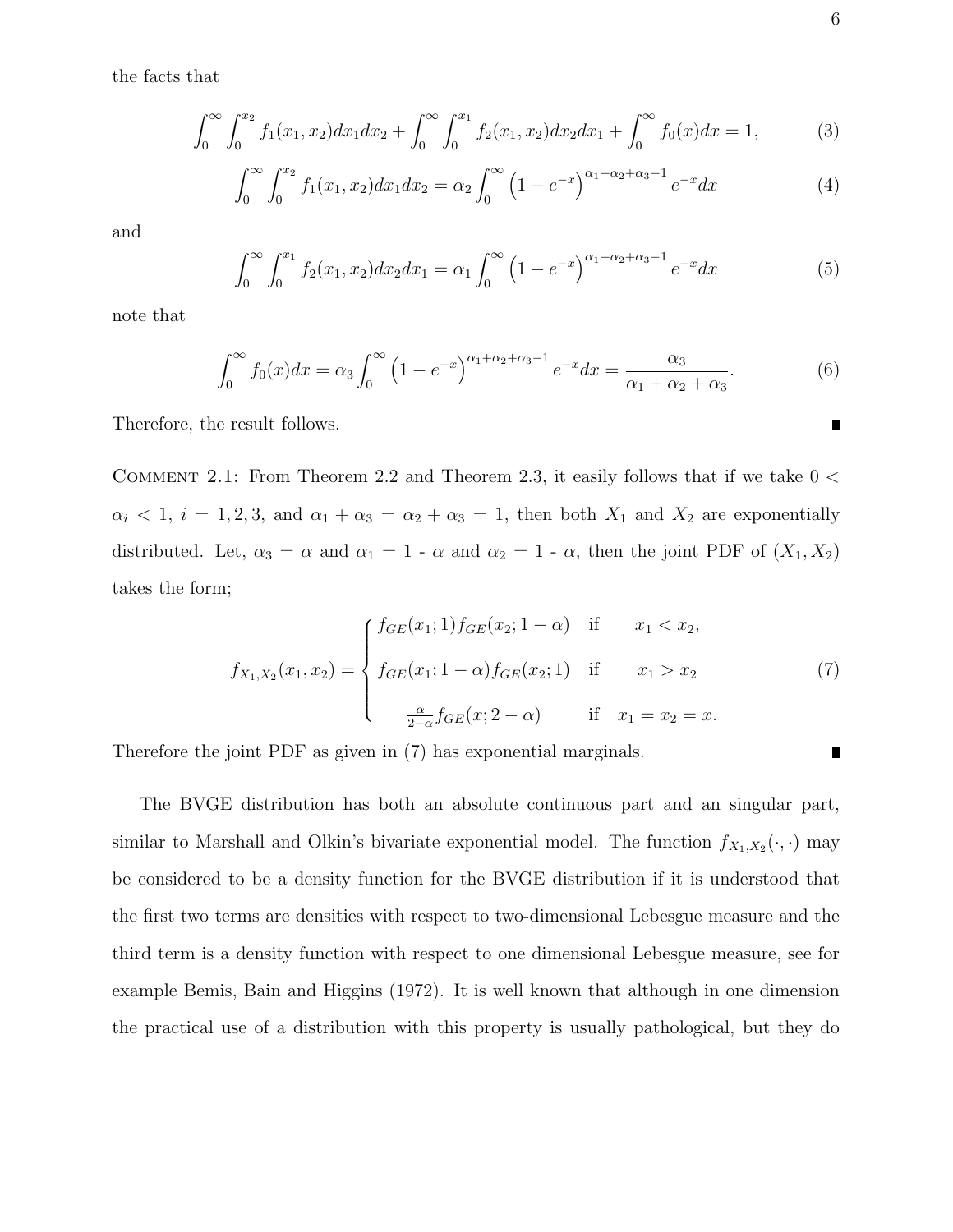arise quite naturally in higher dimension. In case of BVGE distribution, the presence of a singular part means that if  $X_1$  and  $X_2$  are BVGE distribution, then  $X_1 = X_2$  has a positive probability. In many practical situations it may happen that  $X_1$  and  $X_2$  both are continuous random variables, but  $X_1 = X_2$  has a positive probability, see Marshall and Olkin (1967) in this connection. The following result will provide explicitly the absolute continuous part and the singular part of the BVGE distribution function.

THEOREM 2.3: If  $(X_1, X_2) \sim \text{BVGE}(\alpha_1, \alpha_2, \alpha_3)$ , then

$$
F_{X_1,X_2}(x_1,x_2) = \frac{\alpha_1 + \alpha_2}{\alpha_1 + \alpha_2 + \alpha_3} F_a(x_1,x_2) + \frac{\alpha_3}{\alpha_1 + \alpha_2 + \alpha_3} F_s(x_1,x_2),
$$

where for  $z = \min\{x_1, x_2\},\$ 

$$
F_s(x_1, x_2) = (1 - e^{-z})^{\alpha_1 + \alpha_2 + \alpha_3}
$$

and

$$
F_a(x_1, x_2) = \frac{\alpha_1 + \alpha_2 + \alpha_3}{\alpha_1 + \alpha_2} (1 - e^{-x_1})^{\alpha_1} (1 - e^{-x_2})^{\alpha_2} (1 - e^{-z})^{\alpha_3} - \frac{\alpha_3}{\alpha_1 + \alpha_2} (1 - e^{-z})^{\alpha_1 + \alpha_2 + \alpha_3},
$$

here  $F_s(\cdot, \cdot)$  and  $F_a(\cdot, \cdot)$  are the singular and the absolute continuous parts respectively.

PROOF: To find  $F_a(x_1, x_2)$  from  $F_{X_1, X_2}(x_1, x_2) = pF_a(x_1, x_2) + (1 - p)F_s(x_1, x_2), 0 \le p \le 1$ , we compute

$$
\frac{\partial^2 F_{X_1, X_2}(x_1, x_2)}{\partial x_1 \partial x_2} = pf_a(x_1, x_2) = \begin{cases} f_1(x_1, x_2) & \text{if } x_1 < x_2, \\ f_2(x_1, x_2) & \text{if } x_1 > x_2, \end{cases}
$$

from which  $p$  may be obtained as

$$
p = \int_0^\infty \int_0^{x_2} f_1(x_1, x_2) dx_1 dx_2 + \int_0^\infty \int_0^{x_1} f_2(x_1, x_2) dx_2 dx_1 = \frac{\alpha_1 + \alpha_2}{\alpha_1 + \alpha_2 + \alpha_3}
$$

and

$$
F_a(x_1, x_2) = \int_0^{x_1} \int_0^{x_2} f_a(u, v) du dv.
$$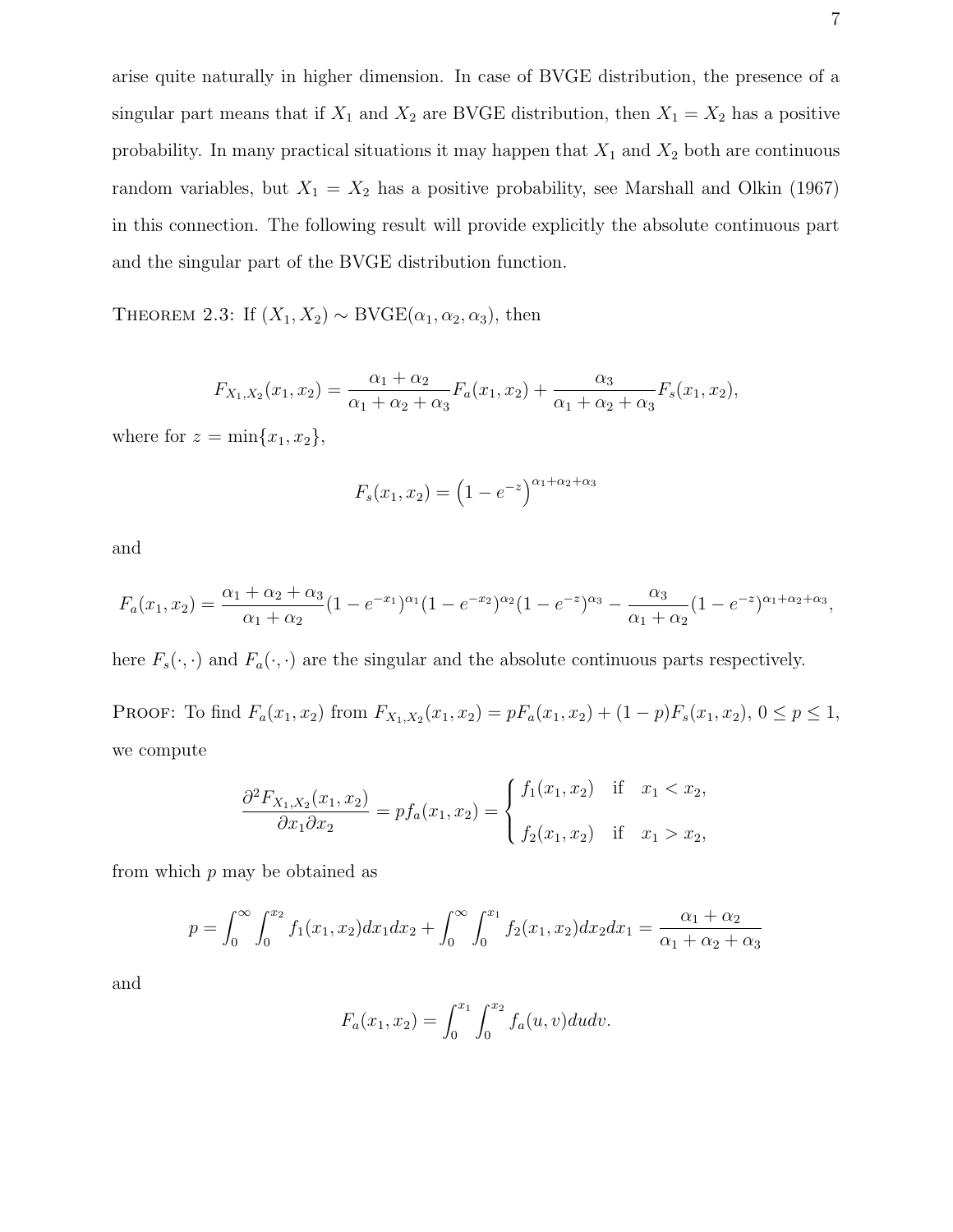Once p and  $F_a(\cdot, \cdot)$  are determined,  $F_s(\cdot, \cdot)$  can be obtained by subtraction.

Alternatively, probabilistic arguments are also can be provided as follows. Suppose A is the following event:  $A = \{U_1 < U_3\} \cap \{U_2 < U_3\}$ , then  $P(A) =$  $\alpha_3$  $\alpha_1 + \alpha_2 + \alpha_3$ .

Therefore,

$$
F_{X_1,X_2}(x_1,x_2) = P(X_1 \le x_1, X_2 \le x_2 | A)P(A) + P(X_1 \le x_1, X_2 \le x_2 | A')P(A').
$$
 (8)

Moreover for z as defined before,

$$
P(X_1 \le x_1, X_2 \le x_2 | A) = (1 - e^{-z})^{\alpha_1 + \alpha_2 + \alpha_3},\tag{9}
$$

and  $P(X_1 \leq x_1, X_2 \leq x_2 | A')$  can be obtained by subtraction.

Clearly,  $(1 - e^{-z})^{\alpha_1 + \alpha_2 + \alpha_3}$  is the singular part as its mixed second partial derivative is zero when  $x_1 \neq x_2$ , and  $P(X_1 \leq x_1, X_2 \leq x_2|A')$  is the absolute continuous part as its mixed partial derivative is a density function. П

COROLLARY 2.2: The joint PDF of  $X_1$  and  $X_2$  can be written as follows for  $z = \min\{x_1, x_2\}$ ;

$$
f_{X_1,X_2}(x_1,x_2) = \frac{\alpha_1 + \alpha_2}{\alpha_1 + \alpha_2 + \alpha_3} f_a(x_1,x_2) + \frac{\alpha_3}{\alpha_1 + \alpha_2 + \alpha_3} f_s(z),
$$

where

$$
f_a(x_1, x_2) = \frac{\alpha_1 + \alpha_2 + \alpha_3}{\alpha_1 + \alpha_2} \times \begin{cases} f_{GE}(x_1; \alpha_1 + \alpha_3) f_{GE}(x_2; \alpha_2) & \text{if } x_1 < x_2 \\ f_{GE}(x_1; \alpha_1) f_{GE}(x_2; \alpha_2 + \alpha_3) & \text{if } x_1 > x_2 \end{cases}
$$

and

$$
f_s(x) = (\alpha_1 + \alpha_2 + \alpha_3)e^{-x}(1 - e^{-x})^{\alpha_1 + \alpha_2 + \alpha_3 - 1} = f_{GE}(x; \alpha_1 + \alpha_2 + \alpha_3).
$$

Clearly, here  $f_a(x_1, x_2)$  and  $f_s(z)$  are the absolute continuous part and singular part respectively.  $\blacksquare$ 

COMMENT 2.2: Using the joint PDF of  $X_1$  and  $X_2$ , the different product moments  $X_1^m X_2^n$ can be obtained in terms of infinite series similar to the one dimensional GE distribution, see Gupta and Kundu (1999).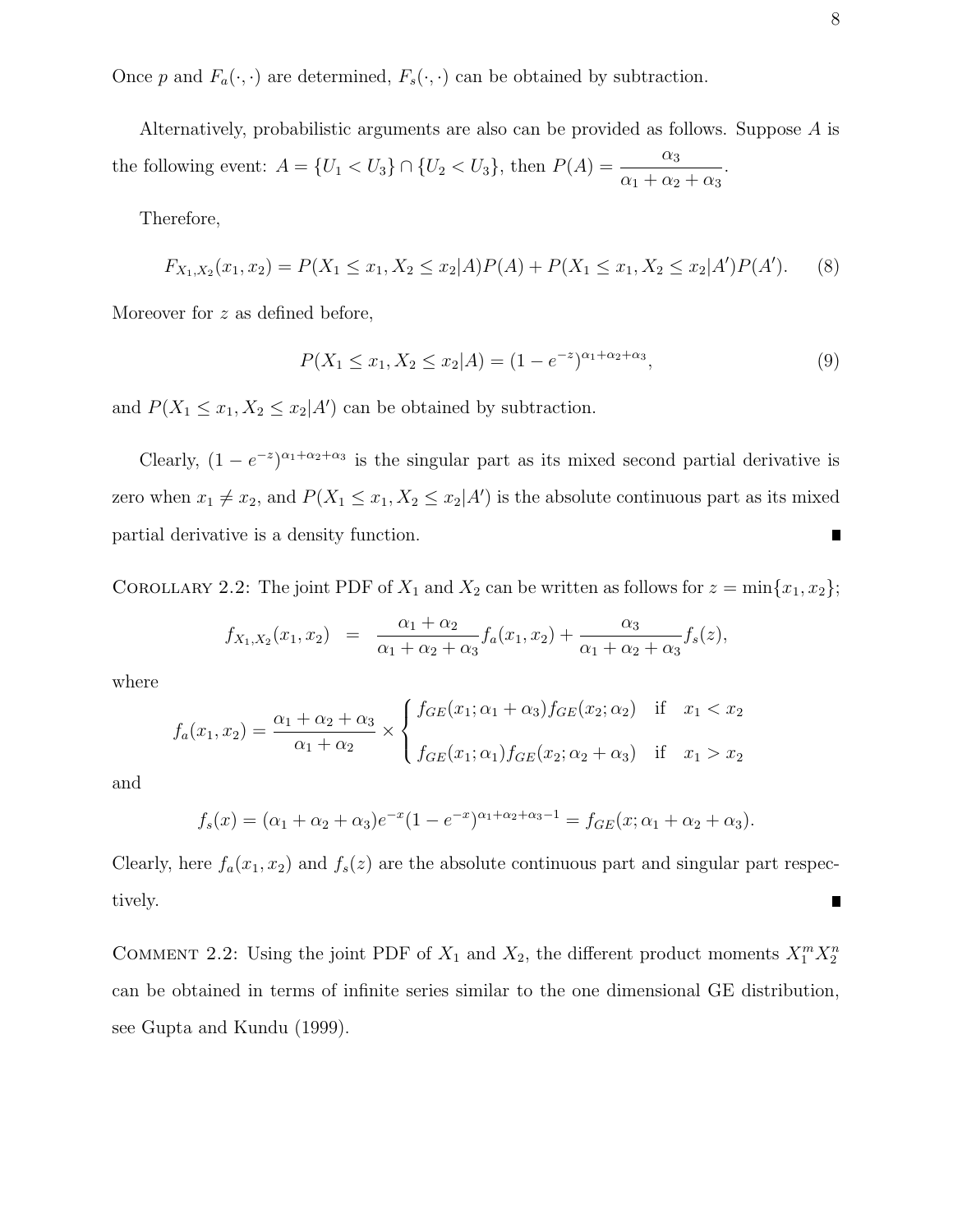From Theorem 2.3, it is clear that as  $\alpha_3 \to 0$ ,  $F_{X_1,X_2}(x_1,x_2) \to (1 - e^{-x_1})^{\alpha_1}(1 - e^{-x_2})^{\alpha_2}$ , *i.e.*,  $X_1$  and  $X_2$  become independent. Moreover, since

$$
A = (U_1 < U_3) \cap (U_2 < U_3) = \{\max\{U_1, U_2\} < U_3\} = \{X_1 = X_2\},
$$

and  $P(A) = \frac{\alpha_3}{\alpha_3}$  $\alpha_1 + \alpha_2 + \alpha_3$ , therefore, as  $\alpha_3 \to \infty$ ,  $P(A) = P(X_1 = X_2) \to 1$ . It implies that for fixed  $\alpha_1$  and  $\alpha_2$ , as  $\alpha_3$  varies from 0 to  $\infty$ , the correlation between  $X_1$  and  $X_2$  varies from 0 to 1.

The following theorem provides the marginal and the conditional results of the BVGE distribution.

THEOREM 2.4: If  $(X_1, X_2) \sim \text{BVGE}(\alpha_1, \alpha_2, \alpha_3)$ , then

(a) 
$$
X_1 \sim \text{GE}(\alpha_1 + \alpha_3)
$$
 and  $X_2 \sim \text{GE}(\alpha_2 + \alpha_3)$ 

(b) The conditional distribution of  $X_1$  given  $X_2 = x_2$ , say  $F_{X_1|X_2=x_2}(x_1)$ , is a convex combination of an absolute continuous distribution function and a discrete (degenerate) distribution function as follows;

$$
F_{X_1|X_2=x_2}(x_1) = p_2 G_2(x_1) + (1 - p_2) H_2(x_1),
$$

where

$$
G_2(x_1) = \frac{1}{p_2} \times \begin{cases} \frac{\alpha_2}{\alpha_2 + \alpha_3} (1 - e^{-x_2})^{-\alpha_3} \times (1 - e^{-x_1})^{\alpha_1 + \alpha_3} & \text{if } x_1 < x_2 \\ (1 - e^{-x_1})^{\alpha_1} - \frac{\alpha_3}{\alpha_2 + \alpha_3} (1 - e^{-x_2})^{\alpha_1} & \text{if } x_1 > x_2, \end{cases}
$$
  

$$
H_2(x) = \begin{cases} 0 & \text{if } x < x_2 \\ 1 & \text{if } x \ge x_2 \end{cases}
$$

and

$$
p_2 = 1 - \frac{\alpha_3}{\alpha_2 + \alpha_3} (1 - e^{-x_2})^{\alpha_1}.
$$

(c) The conditional distribution of  $X_1$  given  $X_2 \leq x_2$ , say  $F_{X_1|X_2 \leq x_2}(x_1)$ , is an absolute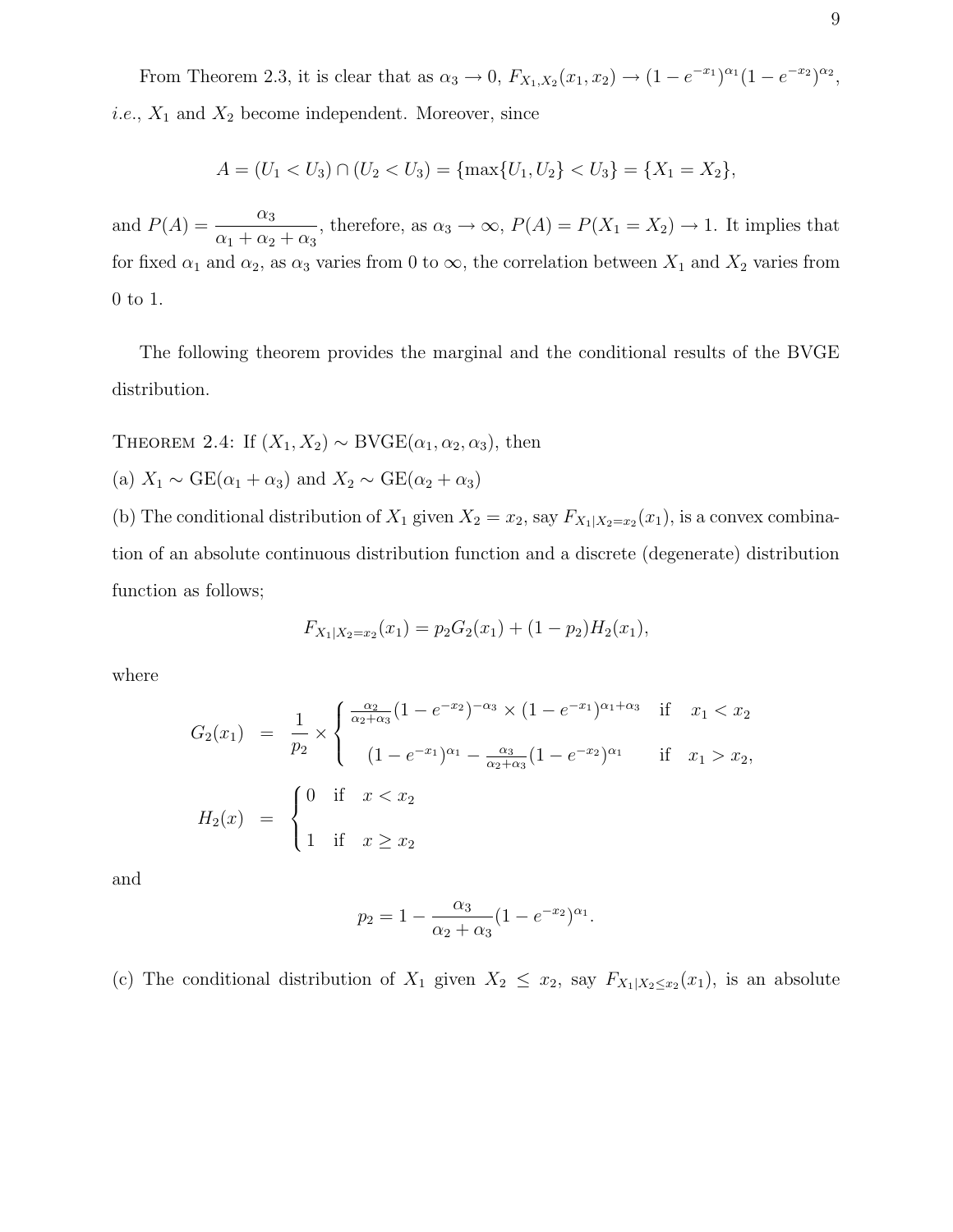continuous distribution function as follows;

$$
P(X_1 \le x_1 | X_2 \le x_2) = F_{X_1 | X_2 \le x_2}(x_1) = \begin{cases} (1 - e^{-x_1})^{\alpha_1 + \alpha_3} (1 - e^{-x_2})^{-\alpha_3} & \text{if } x_1 \le x_2 \\ (1 - e^{-x_1})^{\alpha_1} & \text{if } x_1 > x_2 \end{cases}
$$

PROOF: Trivial and therefore it is omitted.

Comment 2.3: Since the joint survival function and the joint CDF have the following relation

$$
S_{X_1,X_2}(x_1,x_2) = 1 - F_{X_1}(x_1) - F_{X_2}(x_2) + F_{X_1,X_2}(x_1,x_2),
$$

therefore, the joint survival function of  $X_1$  and  $X_2$  also can be expressed in a compact form.

COMMENT 2.4: Using Theorem 2.4, different moments of  $X_1$ ,  $X_2$ , and conditional moments of  $X_1|X_2 = x_2$  or  $X_1|X_2 \leq x_2$  can be obtained in terms of infinite series.

An important property of the independent GE random variables  $X_1$  and  $X_2$  is that  $\max\{X_1, X_2\}$  is also GE. If  $X_1$  and  $X_2$  are dependent but  $(X_1, X_2)$  is BVGE, then

$$
P(\max\{X_1, X_2\} \le x) = P(X_1 \le x, X_2 \le x) = P(U_1 \le x, U_2 \le x, U_3 \le x) = (1 - e^{-x})^{\alpha_1 + \alpha_2 + \alpha_3},
$$
  
that is the maximum of  $X_1$  and  $X_2$  is also GE.

It is also interesting to observe that for all  $0 < x_1, x_2 < \infty$ ,

$$
F_{X_1,X_2}(x_1,x_2) \ge F_{X_1}(x_1)F_{X_2}(x_2).
$$

Since

$$
\bar{F}_{X_1,X_2}(x_1,x_2) - \bar{F}_{X_1}(x_1)\bar{F}_{X_2}(x_2) = F_{X_1,X_2}(x_1,x_2) - F_{X_1}(x_1)F_{X_2}(x_2),
$$

therefore,

$$
\bar{F}_{X_1,X_2}(x_1,x_2) \ge \bar{F}_{X_1}(x_1) \bar{F}_{X_2}(x_2).
$$

Now we discuss the dependency properties of  $X_1$  and  $X_2$ .

 $\blacksquare$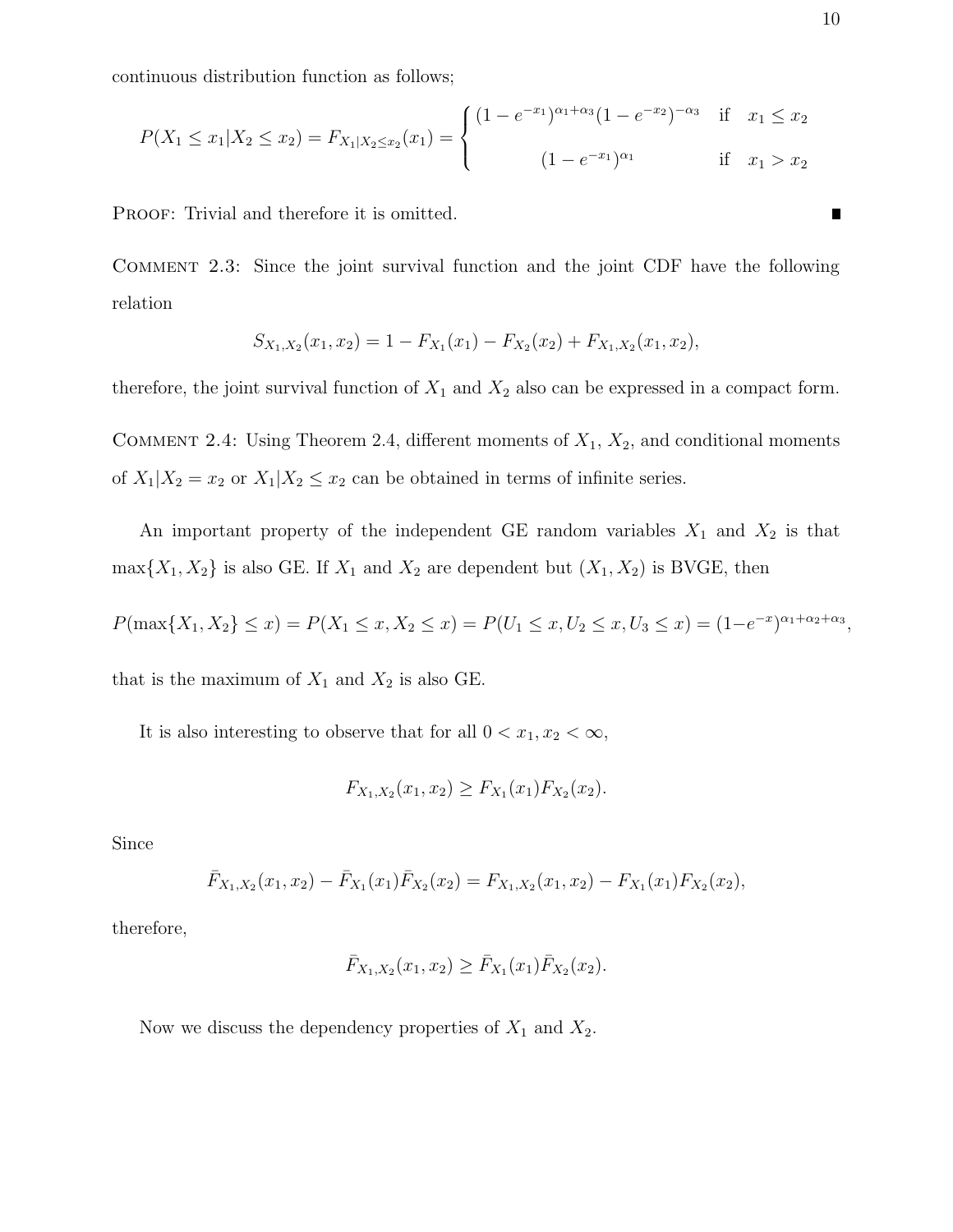(i) Since  $F_{X_1,X_2}(x_1,x_2) \geq F_{X_1}(x_1)F_{X_2}(x_2)$  for all  $x_1,x_2$ , therefore, they will be positive quadrant dependent, *i.e.*, for every pair of increasing functions  $h_1(\cdot)$  and  $h_2(\cdot)$ ,

$$
Cov(h_1(X_1), h_2(X_2)) \ge 0.
$$

(ii) From part (b) of Theorem 2.4 it easily follows that for every  $x_1$ ,  $P(X_1 \le x_1 | X_2 = x_2)$  is a decreasing function of  $x_2$ , therefore  $X_2$  is positive regression dependent of  $X_1$ . By symmetry it follows that  $X_1$  is positive regression dependent of  $X_2$ .

(iii) From part (c) of Theorem 2.4 it easily follows that for every  $x_1$ ,  $P(X_1 \le x_1 | X_2 \le x_2)$  is a decreasing function of  $x_2$ , therefore  $X_1$  is left tail decreasing in  $X_2$ . By symmetry it follows that  $X_2$  is left tail decreasing in  $X_1$ .

### 3 Maximum Likelihood Estimation

In this section we address the problem of computing the maximum likelihood estimators (MLEs) of the unknown parameters of BVGE distribution based on a random sample. The problem can be written as follows: Suppose  $\{(X_{11}, X_{21}), \ldots, (X_{1n}, X_{2n})\}$  is a random sample from BVGE( $\alpha_1, \alpha_2, \alpha_3, \lambda$ ), the problem is to find the MLEs of the unknown parameters. We consider two cases separately, (a)  $\alpha_3$  is known, (b)  $\alpha_3$  is unknown. We use the following notation

$$
I_1 = \{i; X_{1i} < X_{2i}\}, \quad I_2 = \{X_{1i} > X_{2i}\}, \quad I_0 = \{X_{1i} = X_{2i} = Y_i\}, \quad I = I_1 \cup I_2 \cup I_3,
$$
\n
$$
|I_1| = n_1, \quad |I_2| = n_2, \quad |I_0| = n_0, \quad \text{and} \quad n_0 + n_1 + n_2 = n.
$$

Based on the observations, the log-likelihood function can be written as

$$
l(\alpha_1, \alpha_2, \alpha_3, \lambda) = n \ln \lambda + n_1 \ln(\alpha_1 + \alpha_3) + n_1 \ln \alpha_2 + (\alpha_1 + \alpha_3 - 1) \sum_{i \in I_1} \ln(1 - e^{-\lambda x_{1i}})
$$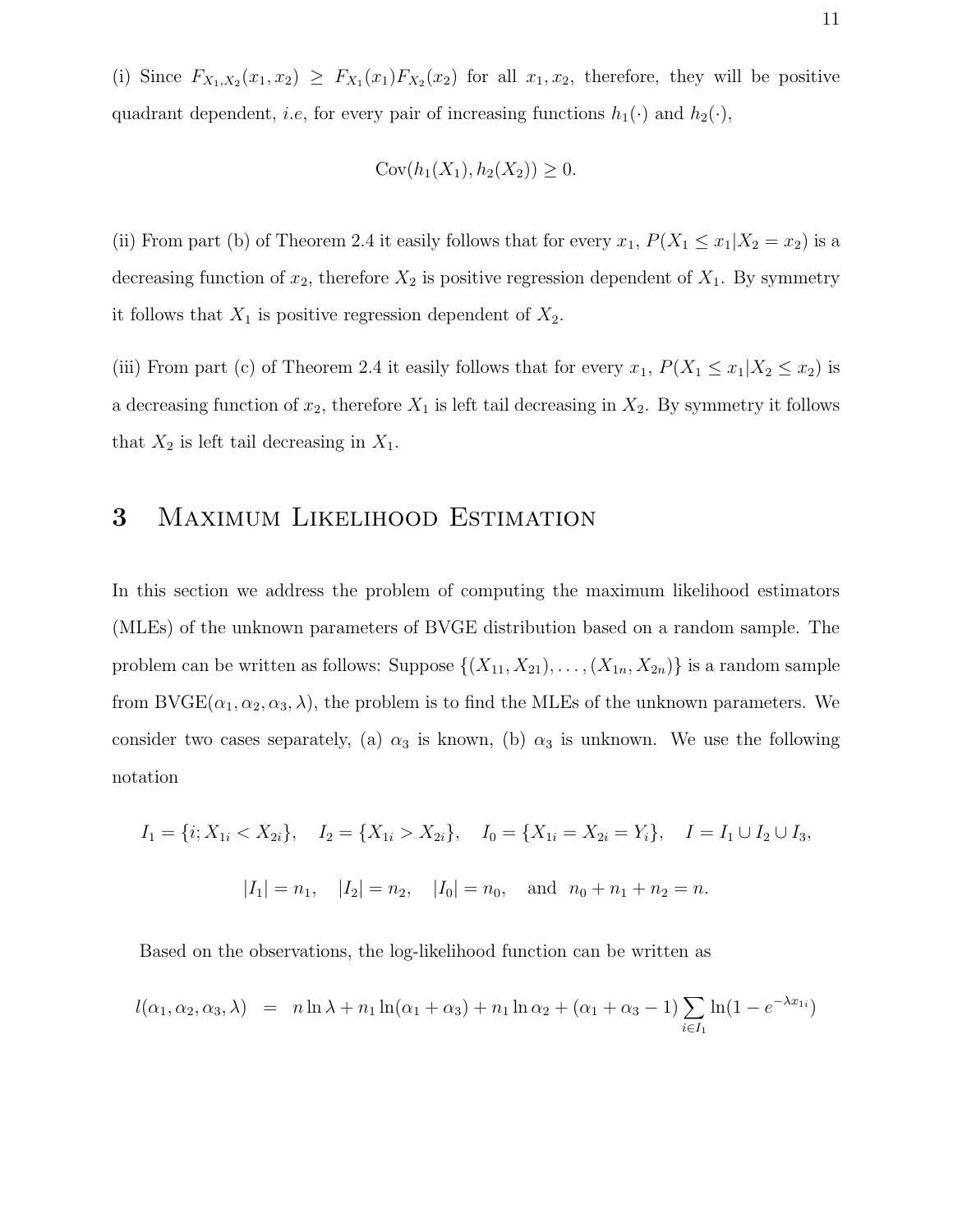+ 
$$
(\alpha_2 - 1) \sum_{i \in I_1} \ln(1 - e^{-\lambda x_{2i}}) + n_2 \ln \alpha_1 + n_2 \ln(\alpha_2 + \alpha_3)
$$
  
+  $(\alpha_1 - 1) \sum_{i \in I_2} \ln(1 - e^{-\lambda x_{1i}}) + (\alpha_2 + \alpha_3 - 1) \sum_{i \in I_2} \ln(1 - e^{-\lambda x_{2i}})$   
+  $n_0 \ln \alpha_3 + (\alpha_1 + \alpha_2 + \alpha_3 - 1) \sum_{i \in I_0} \ln(1 - e^{-\lambda y_i})$   
-  $\lambda (\sum_{i \in I_0} y_i + \sum_{i \in I_1 \cup I_2} x_{1i} + \sum_{i \in I_2 \cup I_2} x_{2i}).$ 

CASE 1:  $\alpha_3$  is known.

In this case for fixed  $\lambda$ , the MLEs of  $\alpha_1$  and  $\alpha_2$ , say  $\hat{\alpha}_1(\lambda)$  and  $\hat{\alpha}_2(\lambda)$  respectively, can be obtained as the solutions of the following equations;

$$
\frac{n_1}{(\alpha_1 + \alpha_3)} + \frac{n_2}{\alpha_1} = -\sum_{i \in I_0} \ln(1 - exp(-\lambda y_i)) - \sum_{i \in I_1 \cup I_2} \ln(1 - e^{-\lambda x_{1i}})
$$
(10)

$$
\frac{n_2}{(\alpha_2 + \alpha_3)} + \frac{n_1}{\alpha_2} = -\sum_{i \in I_0} \ln(1 - exp(-\lambda y_i)) - \sum_{i \in I_1 \cup I_2} \ln(1 - e^{-\lambda x_{2i}}). \tag{11}
$$

It is not difficult to show that both the quadratic equations (10) and (11) have exactly one positive root each and they are

$$
\hat{\alpha}_1(\lambda) = \frac{(-k_1\alpha_3 + n_1 + n_2) + \sqrt{(-k_1\alpha_3 + n_1 + n_2)^2 + 4k_1n_2\alpha_3}}{2k_1} \tag{12}
$$

$$
\hat{\alpha}_2(\lambda) = \frac{(-k_2\alpha_3 + n_1 + n_2) + \sqrt{(-k_2\alpha_3 + n_1 + n_2)^2 + 4k_2n_1\alpha_3}}{2k_2},
$$
\n(13)

where

$$
k_1 = -\left(\sum_{i \in I_0} \ln(1 - \exp(-\lambda y_i)) + \sum_{i \in I_1} \ln(1 - \exp(-\lambda x_{1i})) + \sum_{i \in I_2} \ln(1 - \exp(-\lambda x_{1i}))\right),
$$
  

$$
k_2 = -\left(\sum_{i \in I_0} \ln(1 - \exp(-\lambda y_i)) + \sum_{i \in I_1} \ln(1 - \exp(-\lambda x_{2i})) + \sum_{i \in I_2} \ln(1 - \exp(-\lambda x_{2i}))\right).
$$

Once  $\hat{\alpha}_1(\lambda)$  and  $\hat{\alpha}_2(\lambda)$  are obtained, the MLE of  $\lambda$  can be obtained by maximizing the profile log-likelihood of  $\lambda$ . It can be obtained as a solution of the following fixed point type equation;

$$
g(\lambda) = \lambda,\tag{14}
$$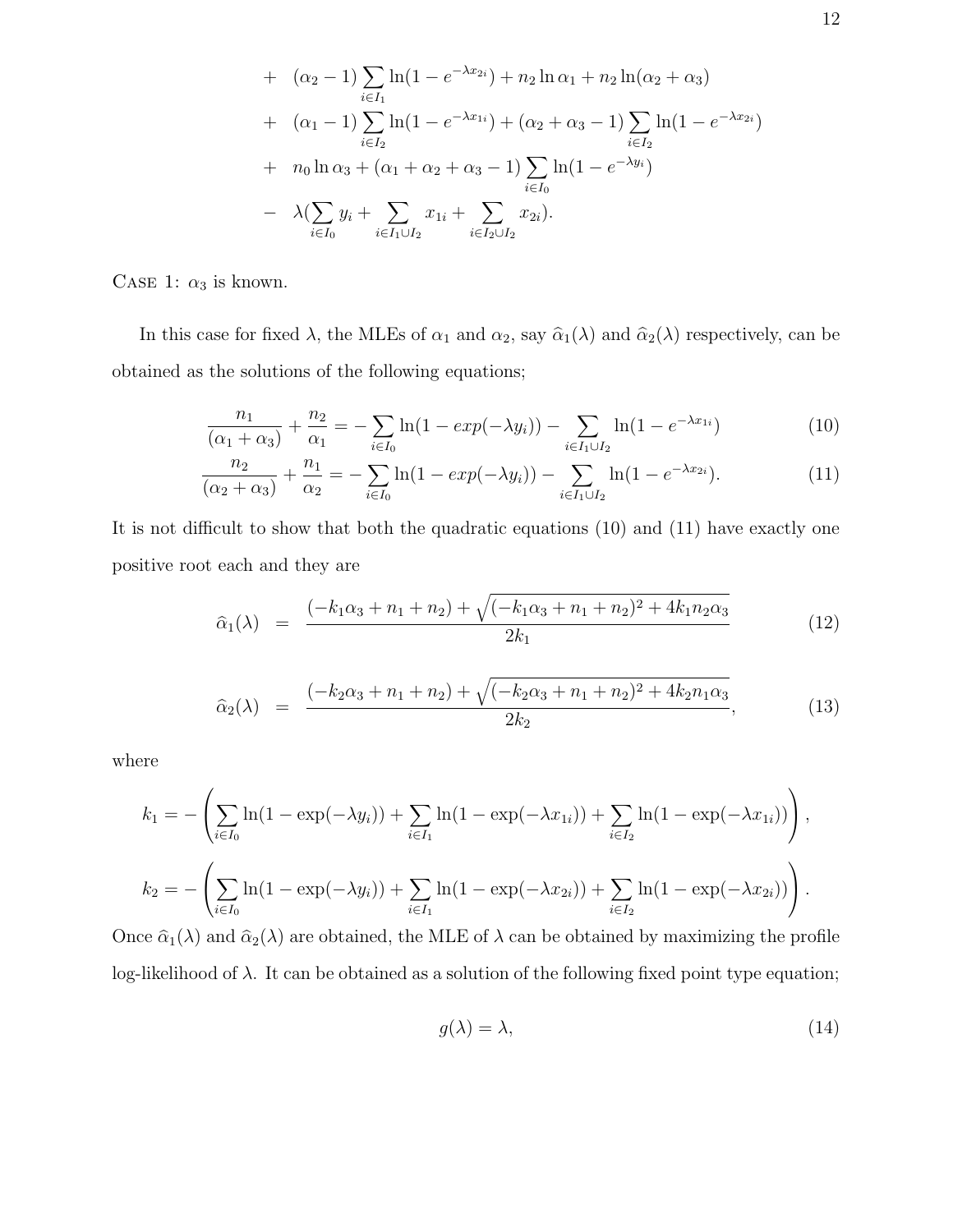where

$$
g(\lambda) = n \left[ \sum_{i \in I_0} y_i + \sum_{i \in I_1 \cup I_2} x_{1i} + \sum_{i \in I_1 \cup I_2} x_{2i} - \hat{\alpha}_1(\lambda) \sum_{i \in I_1} \frac{x_{1i} e^{-\lambda x_{1i}}}{(1 - e^{-\lambda x_{1i}})} - (\hat{\alpha}_2(\lambda) - 1) \sum_{i \in I_1} \frac{x_{2i} e^{-\lambda x_{2i}}}{(1 - e^{-\lambda x_{2i}})} - (\hat{\alpha}_1(\lambda) - 1) \sum_{i \in I_2} \frac{x_{1i} e^{-\lambda x_{1i}}}{(1 - e^{-\lambda x_{1i}})} - \hat{\alpha}_2(\lambda) \sum_{i \in I_2} \frac{x_{2i} e^{-\lambda x_{2i}}}{(1 - e^{-\lambda x_{2i}})} - (\hat{\alpha}_1(\lambda) + \hat{\alpha}_2(\lambda)) \sum_{i \in I_1} \frac{x_{1i} e^{-\lambda x_{1i}}}{(1 - e^{-\lambda x_{1i}})} \right]^{-1}.
$$
 (15)

Simple iterative procedure as follows can be used to compute the MLEs. We start with the initial guess of  $\lambda$  as  $\lambda^{(0)}$ . Obtain  $\hat{\alpha}_1(\lambda_0)$  and  $\hat{\alpha}_2(\lambda_0)$  from (12) and (13). Compute  $\lambda^{(1)} = g(\lambda^{(0)})$  using (15). Replace  $\lambda^{(0)}$  by  $\lambda^{(1)}$  and repeat the process. The process continues until  $|\lambda^{(i)} - \lambda^{(i+1)}| < \epsilon$ , where  $\epsilon$  is some pre-assigned tolerance level.

#### CASE 2:  $\alpha_3$  is also unknown.

In this case we suggest EM algorithm to compute the MLEs of the unknown parameters. We treat this as a missing value problem as follows. Assume that for a bivariate random vector  $(X_1, X_2)$ , there is an associate random vector  $(\Delta_1, \Delta_2)$ ,  $\Delta_1 = 1$  or 3, if  $U_1 > U_3$  or  $U_1 < U_3$  and similarly,  $\Delta_2 = 2$  or 3, if  $U_2 > U_3$  or  $U_2 < U_3$  respectively. Therefore, if  $X_1 = X_2$ , then  $\Delta_1 = \Delta_2 = 3$ , but if  $X_1 < X_2$  or  $X_1 > X_2$ , then  $(\Delta_1, \Delta_2)$  is missing. If  $(x_1, x_2) \in I_1$ , then the possible values of  $(\Delta_1, \Delta_2)$  are  $(1,2)$  and  $(3,2)$ , similarly, if  $(x_1, x_2) \in I_2$ , then  $(\Delta_1, \Delta_2)$  can take  $(1,3)$  and  $(1,2)$  with non-zero probabilities.

Now we provide the 'E'-step and 'M'-step of the EM algorithm. In the 'E'-step, we treat the observations belong to  $I_0$  as the complete observations. If the observation  $(x_1, x_2)$ belongs to either  $I_1$  or  $I_2$ , we treat it as a missing observation. If  $(x_1, x_2) \in I_1$ , we form the 'pseudo observation' by fractioning  $(x_1, x_2)$  to two partially complete 'pseudo observation' of the form  $(x_1, x_2, u_1(\gamma))$  and  $(x_1, x_2, u_2(\gamma))$ . Here  $\gamma = (\alpha_1, \alpha_2, \alpha_3, \lambda)$ , and the fractional mass  $u_1(\gamma)$ ,  $u_2(\gamma)$  assigned to the 'pseudo observation'  $(x_1, x_2)$  is the conditional probability that the random vector  $(\Delta_1, \Delta_2)$  takes the values  $(1,2)$  and  $(3,2)$  respectively, given that  $X_1 < X_2$ .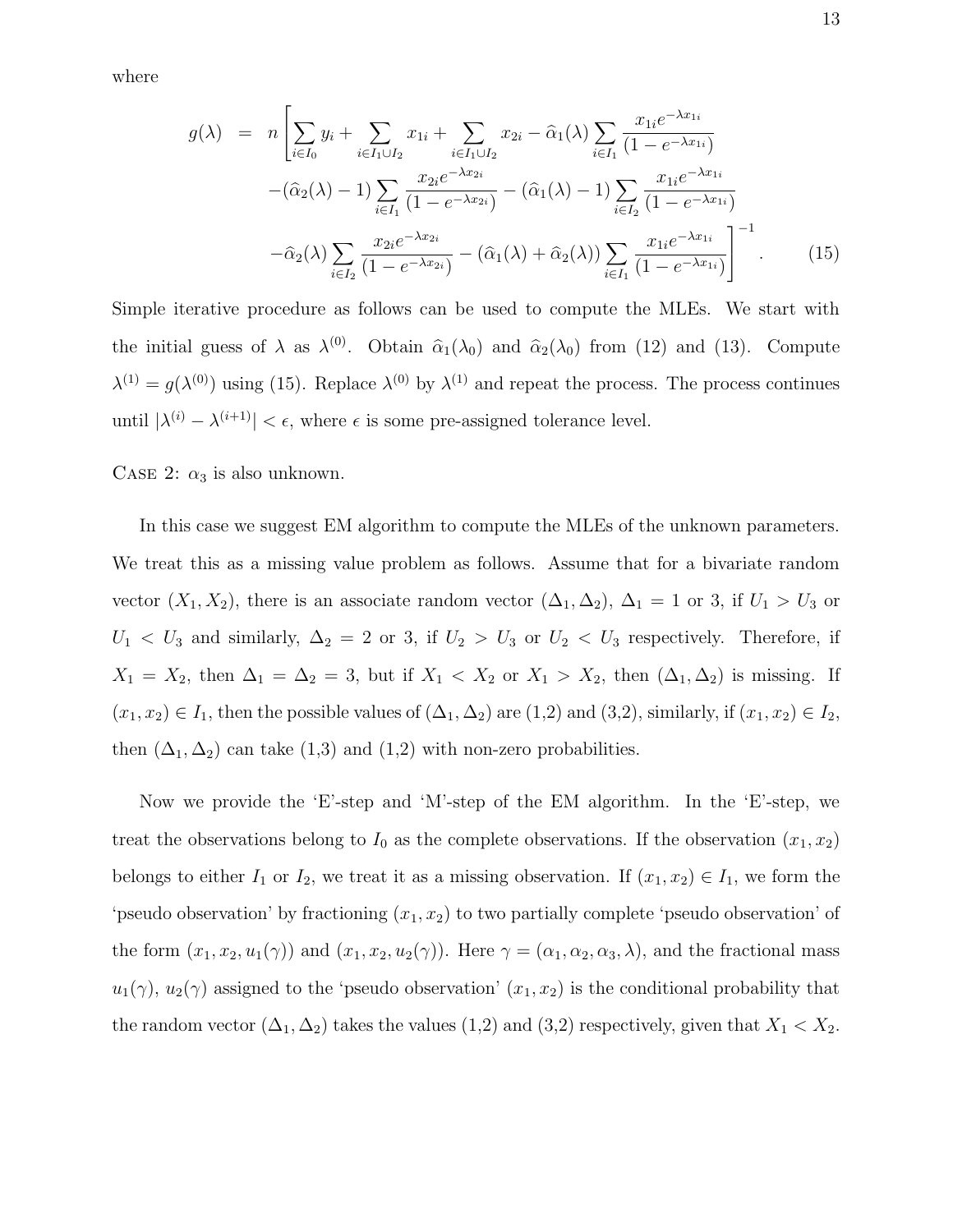Similarly, if  $(x_1, x_2) \in I_2$ , we form the 'pseudo observation' of the form  $(x_1, x_2, w_1(\gamma))$  and  $(x_1, x_2, w_2(\gamma))$ . Here the fractional mass  $w_1(\gamma)$ ,  $w_2(\gamma)$  assigned to the 'pseudo observation'  $(x_1, x_2)$  is the conditional probability that the random vector  $(\Delta_1, \Delta_2)$  takes the values  $(1,2)$ and (1,3) respectively, given that  $X_1 > X_2$ . Since

$$
P(U_3 < U_1 < U_2) = \frac{\alpha_1 \alpha_2}{(\alpha_1 + \alpha_3)(\alpha_1 + \alpha_2 + \alpha_3)}, \quad P(U_1 < U_3 < U_2) = \frac{\alpha_2 \alpha_3}{(\alpha_1 + \alpha_3)(\alpha_1 + \alpha_2 + \alpha_3)},
$$

therefore,

$$
u_1(\gamma) = \frac{\alpha_1}{\alpha_1 + \alpha_3}
$$
 and  $u_2(\gamma) = \frac{\alpha_3}{\alpha_1 + \alpha_3}$ 

.

.

Similarly,

$$
w_1(\gamma) = \frac{\alpha_2}{\alpha_2 + \alpha_3}
$$
 and  $w_2(\gamma) = \frac{\alpha_3}{\alpha_2 + \alpha_3}$ 

From now on we write  $u_1(\gamma)$ ,  $u_2(\gamma)$ ,  $w_1(\gamma)$ ,  $w_2(\gamma)$  as  $u_1, u_2, w_1, w_2$  respectively. The loglikelihood function of the 'pseudo data' can be written as

$$
l_{pseudo}(\alpha_{1}, \alpha_{2}, \alpha_{3}, \lambda) = n_{0} \ln \alpha_{3} + n_{0} \ln \lambda + (\alpha_{1} + \alpha_{2} + \alpha_{3} - 1) \sum_{i \in I_{0}} \ln(1 - e^{-\lambda y_{i}}) - \lambda \sum_{i \in I_{0}} x_{1i}
$$
  
+  $u_{1} \left[ n_{1} \ln \alpha_{1} + 2n_{1} \ln \lambda - \lambda \sum_{i \in I_{1}} x_{1i} + (\alpha_{1} + \alpha_{3} - 1) \sum_{i \in I_{1}} \ln(1 - e^{-\lambda x_{1i}}) \right]$   
+  $u_{2} \left[ n_{1} \ln \alpha_{3} + 2n_{1} \ln \lambda - \lambda \sum_{i \in I_{1}} x_{1i} + (\alpha_{1} + \alpha_{3} - 1) \sum_{i \in I_{1}} \ln(1 - e^{-\lambda x_{1i}}) \right]$   
+  $n_{1} \ln \alpha_{2} - \lambda \sum_{i \in I_{1}} x_{2i} + (\alpha_{2} - 1) \sum_{i \in I_{1}} \ln(1 - e^{-\lambda x_{2i}})$   
+  $w_{1} \left[ n_{2} \ln \alpha_{2} + 2n_{2} \ln \lambda - \lambda \sum_{i \in I_{2}} x_{2i} + (\alpha_{2} + \alpha_{3} - 1) \sum_{i \in I_{2}} \ln(1 - e^{-\lambda x_{2i}}) \right]$   
+  $w_{2} \left[ n_{2} \ln \alpha_{3} + 2n_{2} \ln \lambda - \lambda \sum_{i \in I_{2}} x_{2i} + (\alpha_{2} + \alpha_{3} - 1) \sum_{i \in I_{2}} \ln(1 - e^{-\lambda x_{2i}}) \right]$   
+  $n_{2} \ln \alpha_{1} - \lambda \sum_{i \in I_{2}} x_{1i} + (\alpha_{1} - 1) \sum_{i \in I_{2}} \ln(1 - e^{-\lambda x_{1i}})$   
=  $n_{0} \ln \alpha_{3} + \ln \lambda (n_{0} + 2(n_{1} + n_{2})) + (\alpha_{1} + \alpha_{2} + \alpha_{3} - 1) \sum_{i \in I_{0}} \ln(1 - e^{-\lambda x_{1i}})$   
-  $\lambda (\sum_{i \in I_{0}} y_{i} + \sum_{i \in I_{1} \cup I$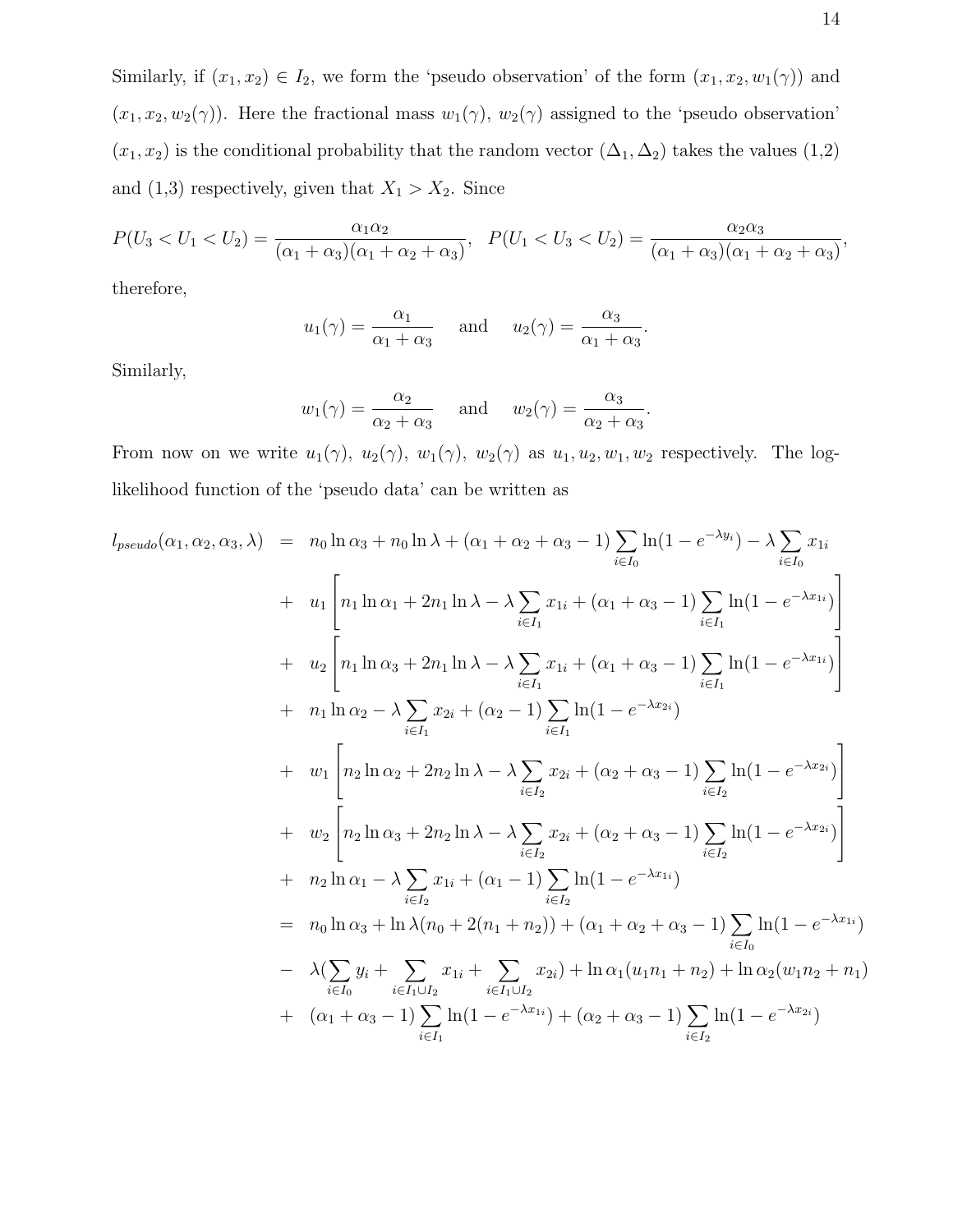+ 
$$
(\alpha_2 - 1) \sum_{i \in I_1} \ln(1 - e^{-\lambda x_{2i}}) + (\alpha_1 - 1) \sum_{i \in I_2} \ln(1 - e^{-\lambda x_{1i}}).
$$

Now the 'M' step involves the maximization of the  $l_{pseudo}(\alpha_1, \alpha_2, \alpha_3, \lambda)$  with respect to  $\alpha_1, \alpha_2, \alpha_3$  and  $\lambda$  at each step. For fixed  $\lambda$ , the maximization of  $l_{pseudo}(\alpha_1, \alpha_2, \alpha_3, \lambda)$  occurs at

$$
\hat{\alpha}_{1}(\lambda) = \frac{n_{1}u_{1} + u_{2}}{\sum_{i \in I_{0}} \ln(1 - e^{-\lambda y_{i}}) + \sum_{i \in I_{1} \cup I_{2}} \ln(1 - e^{-\lambda x_{1i}})} \n\hat{\alpha}_{2}(\lambda) = \frac{n_{1} + w_{1}n_{2}}{\sum_{i \in I_{0}} \ln(1 - e^{-\lambda y_{i}}) + \sum_{i \in I_{1} \cup I_{2}} \ln(1 - e^{-\lambda x_{2i}})} \n\hat{\alpha}_{3}(\lambda) = \frac{n_{0} + n_{1}u_{2} + n_{2}w_{2}}{\sum_{i \in I_{0}} \ln(1 - e^{-\lambda y_{i}}) + \sum_{i \in I_{1}} \ln(1 - e^{-\lambda x_{1i}}) + \sum_{i \in I_{2}} \ln(1 - e^{-\lambda x_{2i}})},
$$

and  $\hat{\lambda}$ , which maximizes  $l_{pseudo}(\alpha_1, \alpha_2, \alpha_3, \lambda)$  can be obtained as a solution of the following fixed point equation;

$$
g(\lambda) = \lambda,\tag{16}
$$

where

$$
g(\lambda) = \left[ \sum_{i \in I_0} y_i + \sum_{i \in I_1 \cup I_2} x_{1i} + \sum_{i \in I_1 \cup I_2} x_{2i} - (\hat{\alpha}_1(\lambda) + \hat{\alpha}_2(\lambda) + \hat{\alpha}_3(\lambda) - 1) \sum_{i \in I_0} \frac{y_i e^{-\lambda y_i}}{(1 - e^{-\lambda y_i})} - (\hat{\alpha}_1(\lambda) + \hat{\alpha}_3(\lambda) - 1) \sum_{i \in I_1} \frac{x_{1i} e^{-\lambda x_{1i}}}{(1 - e^{-\lambda x_{1i}})} - (\hat{\alpha}_2(\lambda) + \hat{\alpha}_3(\lambda) - 1) \sum_{i \in I_2} \frac{x_{2i} e^{-\lambda x_{2i}}}{(1 - e^{-\lambda x_{2i}})}
$$

$$
-(\hat{\alpha}_2(\lambda) - 1) \sum_{i \in I_1} \frac{x_{2i} e^{-\lambda x_{2i}}}{(1 - e^{-\lambda x_{2i}})} - (\hat{\alpha}_1(\lambda) - 1) \sum_{i \in I_2} \frac{x_{1i} e^{-\lambda x_{1i}}}{(1 - e^{-\lambda x_{1i}})} \right] (n_0 + 2n_1 + 2n_2).
$$

Now we describe how to compute  $(i + 1)$ -th step from the *i*-th step in the EM algorithm.

- Step 1: Suppose at the *i*-th step the estimates of  $\alpha_1$ ,  $\alpha_2$ ,  $\alpha_3$  and  $\lambda$  are  $\alpha_1^{(i)}$  $\overset{(i)}{1}, \overset{(i)}{\alpha_2^0}$  $_{2}^{(i)}, \alpha_{3}^{(i)}$ 3 and  $\lambda^{(i)}$  respectively.
- Step 2: Compute  $u_1, u_2, w_1, w_2$  using  $\alpha_1^{(i)}$  $\overset{(i)}{1}, \overset{(i)}{\alpha_2^{(i)}}$  $_{2}^{(i)}$ ,  $\alpha_{3}^{(i)}$  and  $\lambda^{(i)}$ .
- Step 3: Find  $\lambda^{(i+1)}$  by solving (16) similarly as (14).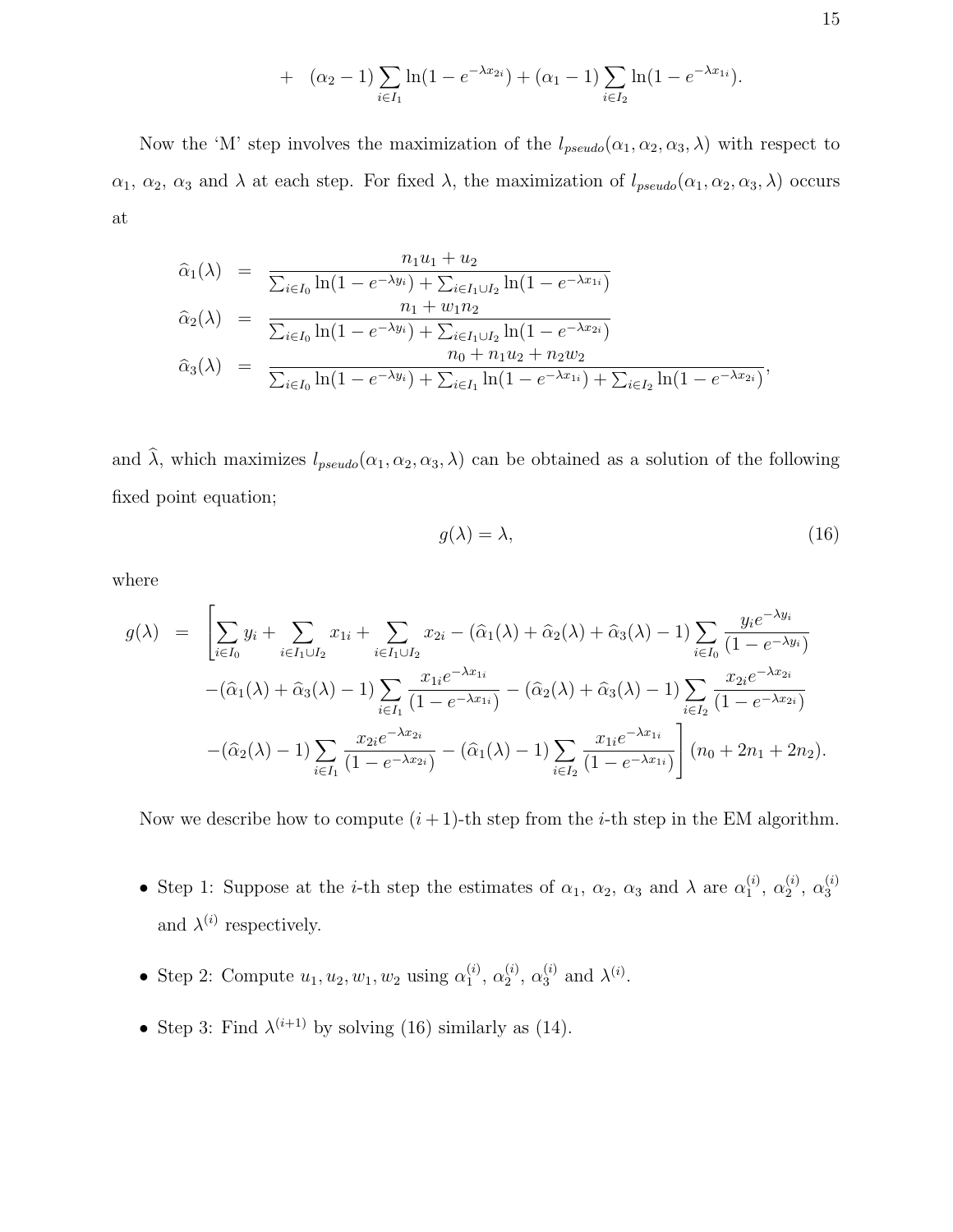• Step 4: Once  $\lambda^{(i+1)}$  is obtained, compute  $\alpha_1^{(i+1)} = \hat{\alpha}_1(\lambda^{(i+1)})$ ,  $\alpha_2^{(i+1)} = \hat{\alpha}_2(\lambda^{(i+1)})$ ,  $\alpha_3^{(i+1)} = \hat{\alpha}_3(\lambda^{(i+1)}).$ 

### 4 DATA ANALYSIS

For illustrative purposes we have analyzed one data set to see how the proposed model and the EM algorithm works in practice. The data set has been obtained from Meintanis (2007) and it is presented in Table 1. The data represent the football (soccer) data where at least one goal scored by the home team and at least one goal scored directly from a penalty kick, foul kick or any other direct kick (all of them together will be called as kick goal) by any team have been considered. Here  $X_1$  represents the time in minutes of the first kick goal scored by any team and  $X_2$  represents the first goal of any type scored by the home team. In this case all possibilities are open, for example  $X_1 < X_2$ , or  $X_1 > X_2$  or  $X_1 = X_2 = Y$ (say). Meintanis (2007) used the Marshal-Olkin distribution to analyze the data. We would like to analyze the data using BVGE model.

Before going to analyze the data using BVGE model, we fit the GE distribution to  $X_1$  and  $X_2$  separately. The MLEs of the shape and scale parameters of the respective GE distribution for  $X_1$  and  $X_2$  are  $(3.121, 0.0449)$  and  $(1.678, 0.0413)$  respectively. The Kolmogorov-Smirnov distances between the fitted distribution and the empirical distribution function and the corresponding p values (in brackets) for  $X_1$  and  $X_2$  are 0.119 (0.667) and  $0.121(0.654)$  respectively. Based on the p values GE distribution can not be rejected for the marginals.

First we try to fit the model under the assumption that  $U_3$  is exponentially distributed, *i.e.*  $\alpha_3 = 1$ . In this case using the iterative algorithm (15), the MLEs of  $\alpha_1$ ,  $\alpha_2$  and  $\lambda$  are 1.385, 0.477 and 0.0373 respectively. Here, we started the iteration with the initial guess of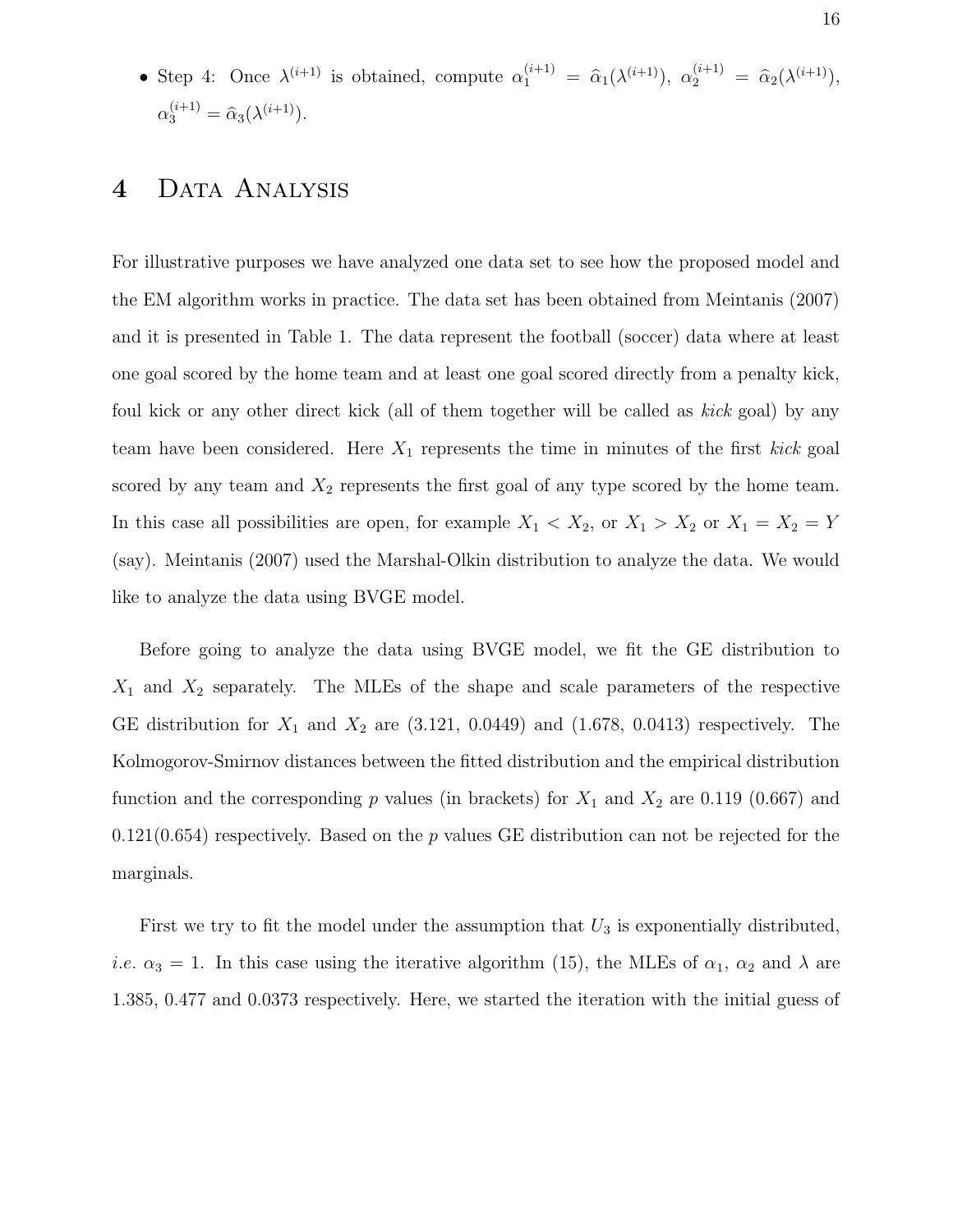| 2005-2006              | $X_1$ | $X_2$ | 2004-2005               | X1             | X <sub>2</sub> |
|------------------------|-------|-------|-------------------------|----------------|----------------|
|                        |       |       |                         |                |                |
| Lyon-Real Madrid       | 26    | 20    | Internazionale-Bremen   | 34             | 34             |
| Milan-Fenerbahce       | 63    | 18    | Real Madrid-Roma        | 53             | 39             |
| Chelsea-Anderlecht     | 19    | 19    | Man. United-Fenerbahce  | 54             | 7              |
| Club Brugge-Juventus   | 66    | 85    | Bayern-Ajax             | 51             | 28             |
| Fenerbahce-PSV         | 40    | 40    | Moscow-PSG              | 76             | 64             |
| Internazionale-Rangers | 49    | 49    | Barcelona-Shakhtar      | 64             | 15             |
| Panathinaikos-Bremen   | 8     | 8     | Leverkusen-Roma         | 26             | 48             |
| Ajax-Arsenal           | 69    | 71    | Arsenal-Panathinaikos   | 16             | 16             |
| Man. United-Benfica    | 39    | 39    | Dynamo Kyiv-Real Madrid | 44             | 13             |
| Real Madrid-Rosenborg  | 82    | 48    | Man. United-Sparta      | 25             | 14             |
| Villarreal-Benfica     | 72    | 72    | Bayern-M. TelAviv       | 55             | 11             |
| Juventus-Bayern        | 66    | 62    | Bremen-Internazionale   | 49             | 49             |
| Club Brugge-Rapid      | 25    | 9     | Anderlecht-Valencia     | 24             | 24             |
| Olympiacos-Lyon        | 41    | 3     | Panathinaikos-PSV       | 44             | 30             |
| Internazionale-Porto   | 16    | 75    | Arsenal-Rosenborg       | 42             | 3              |
| Schalke-PSV            | 18    | 18    | Liverpool-Olympiacos    | 27             | 47             |
| Barcelona-Bremen       | 22    | 14    | M. Tel-Aviv-Juventus    | 28             | 28             |
| Milan-Schalke          | 42    | 42    | Bremen-Panathinaikos    | $\overline{2}$ | $\overline{2}$ |
| Rapid-Juventus         | 36    | 52    |                         |                |                |

Table 1: UEFA Champion's League data

 $\alpha$  as one and the iteration converges in 6 steps.

Now we fit the BVGE model under the assumptions that all the four parameters are unknown. Although we have some ideas about the values of  $\alpha_1 + \alpha_3$  and  $\alpha_2 + \alpha_3$ , but we do not know about their individual values. We have an idea about the value of  $\lambda$  from the marginal  $\lambda$ 's. For  $\lambda = (0.0449 + 0.0413)/2 = 0.0431$ , we plot the profile log-likelihood function of  $\alpha_3$  in Figure 1 and it is clear that the approximate value of  $\alpha_3$  should be close to one. Therefore, we get initial guesses of  $\alpha_1$  and  $\alpha_2$  also. We start the EM algorithm with the initial guesses of  $\alpha_1$ ,  $\alpha_2$ ,  $\alpha_3$  and  $\lambda$  as 2.0, 0.5, 1.0 and 0.04 respectively. The EM algorithm converges in 6-steps and MLEs of  $\alpha_1$ ,  $\alpha_2$ ,  $\alpha_3$  and  $\lambda$  are 1.445, 0.468, 1.170 and 0.0390. Since  $\text{Max}\{X_1, X_2\}$  also follows  $\text{GE}(\alpha_1 + \alpha_2 + \alpha_3)$ , we can obtain the initial guesses as follows. We fit GE distributions to  $X_1$ ,  $X_2$  and to  $\max\{X_1, X_2\}$  and take the initial estimates of  $\lambda$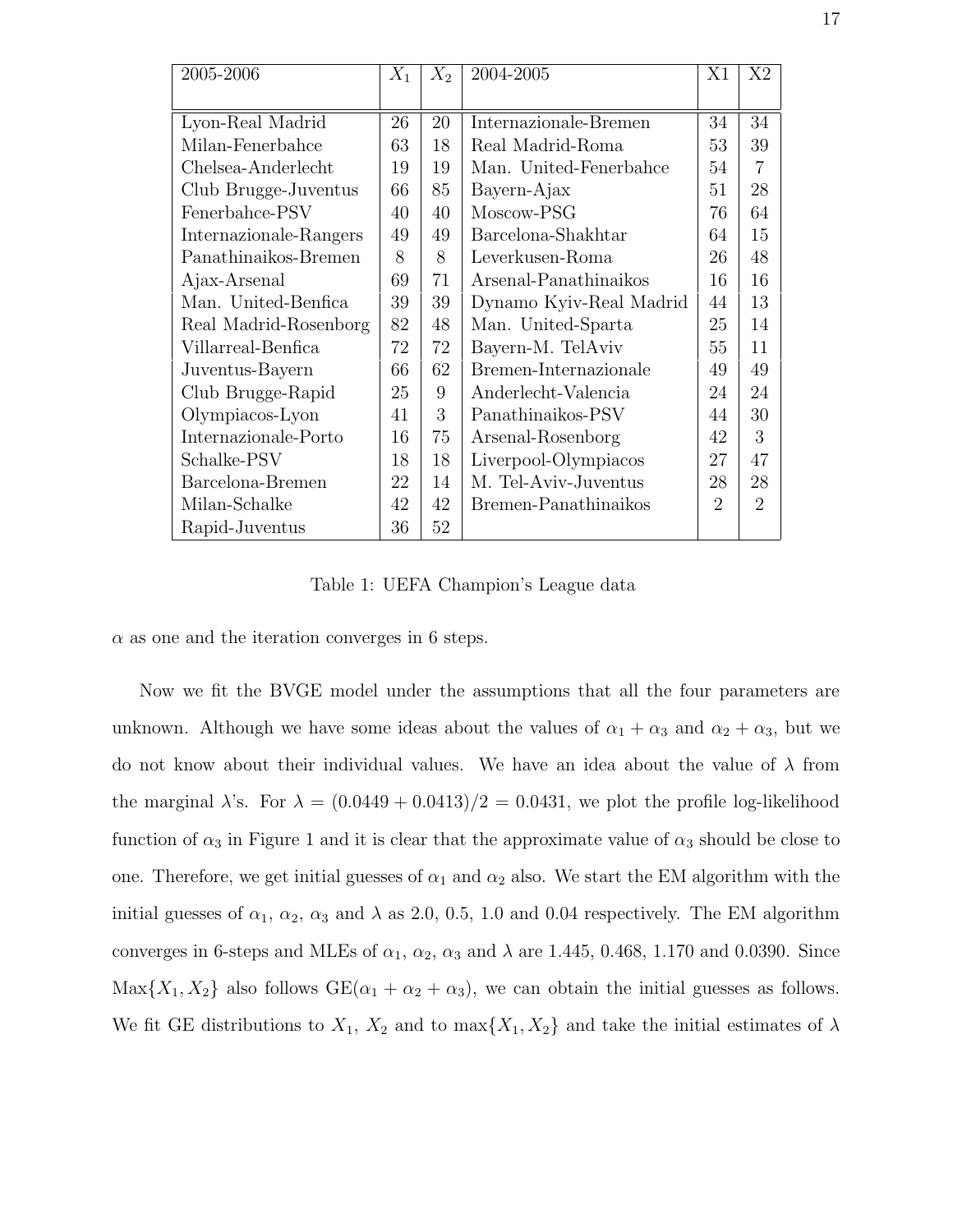

Figure 1: Profile log-likelihood function of  $\alpha_3$ .

as the average of the three estimates. Once we get the estimates of  $\lambda$  we can obtain initial estimates of  $\alpha_1$ ,  $\alpha_2$  and  $\alpha_3$  from three linear equations. We obtain the initial estimates of  $\lambda$ in this case as 0.043 and using this value of  $\lambda$  we obtain the initial estimates of  $\alpha_1$ ,  $\alpha_2$  and  $\alpha_3$ as 2.55, 0.35 and 1.37 respectively. Using these initial values the EM algorithm converges to the same values after 11 iterations. We have computed the MLEs using direct maximization also (using grid search method) and we obtained the same estimates. Therefore, the EM algorithm works quite well in this case.

The corresponding 95% confidence intervals are obtained from the EM algorithm as suggested by Louis (1982) and they are as follows: (0.657, 2.233), (0.167, 0.769), (0.651, 1.689) and (0.028, 0.050) for  $\alpha_1$ ,  $\alpha_2$ ,  $\alpha_3$  and  $\lambda$  respectively. We have computed the K-S distance and the corresponding p values also (reported in brackets) between the fitted the GE(1.445+1.170=2.615, 0.0390) and GE(0.468+1.170=1.638, 0.0390) to the empirical distribution functions of  $X_1$  and  $X_2$  respectively. They are 0.103 (0.824) and 0.100 (0.852) respectively. Therefore, based on the marginals we can say that the BVGE distribution can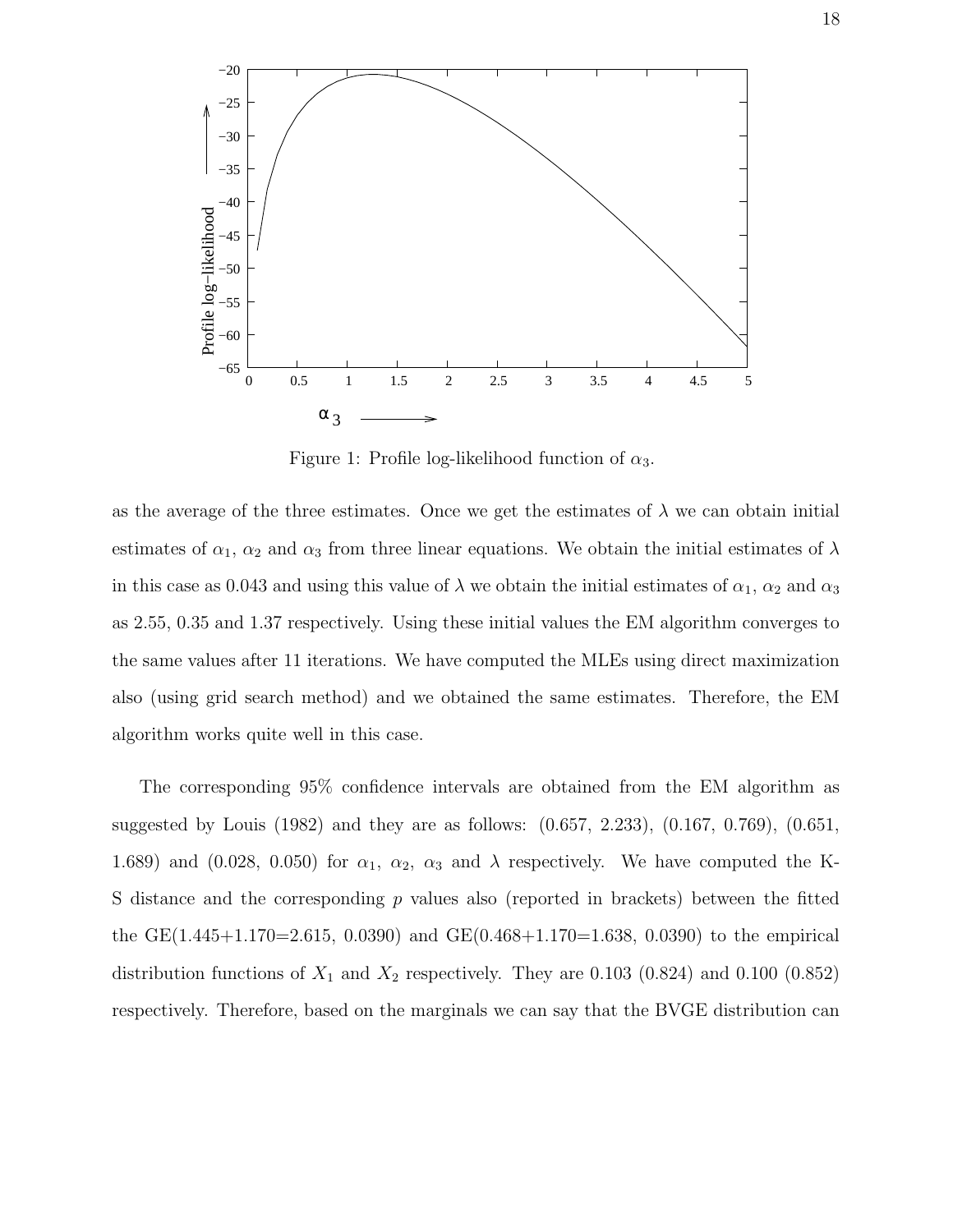be used quite effectively in this case.

Now we try to test whether BVGE or Marshal-Olkin (MO) provides better fit to the above data set. It may be mentioned that the MO model can not be obtained as a sub model from BVGE model. Therefore, the standard chi-square test can not be applied. We use the AIC and BIC to check the model validity. In case of BVGE, based on the above estimates the log-likelihood value is -20.59 and in case of MO model, using the estimates obtained by Meintanis (2007), the log-likelihood value becomes -44.57. The corresponding AIC (BIC) values are 49.18 (48.40) and 95.14 (94.56) respectively. Therefore, both the criteria suggest that BVGE provides a better fit than the MO model.

To see further why BVGE provides a better fit than the MO model, we look at the scaled TTT plot as suggested by Aarset (1987), which provides an idea of the shape of the hazard function of a distribution. For a family with the survival function  $S(y) = 1 - F(y)$ , the scaled TTT transform, with  $H^{-1}(u) =$  $\int F^{-1}(u)$  $S(y)dy$  defined for  $0 < u < 1$  is  $g(u) = 0$  $H^{-1}(u)/H^{-1}(1)$ . The corresponding empirical version of the scaled TTT transform is given by  $g_n(r/n) = H_n^{-1}(r/n)/H_n^{-1}(1) = [(\sum_{n=1}^r$  $i=1$  $(y_{i:n}) + (n-r)y_{r:n}]/(\sum^{n}$  $i=1$  $y_{i:n}$ , where  $r = 1, \ldots, n$  and  $y_{i:n}, i = 1, \ldots, n$  represent the order statistics of the sample. It has been shown by Aarset (1987) that the scaled TTT transform is convex (concave) if the hazard rate is decreasing (increasing), and for bathtub (unimodal) hazard rates, the scaled TTT transform is first convex (concave) and then concave (convex). We plot the scaled TTT transform for  $X_1$ and  $X_2$  separately in Figure 2. From the Figure 2 it is quite apparent that both  $X_1$  and  $X_2$  have increasing hazard function and that also explains why BVGE, which may have increasing hazard functions for the marginals, provides better fit than MO model, which has only constant hazard functions for the marginals.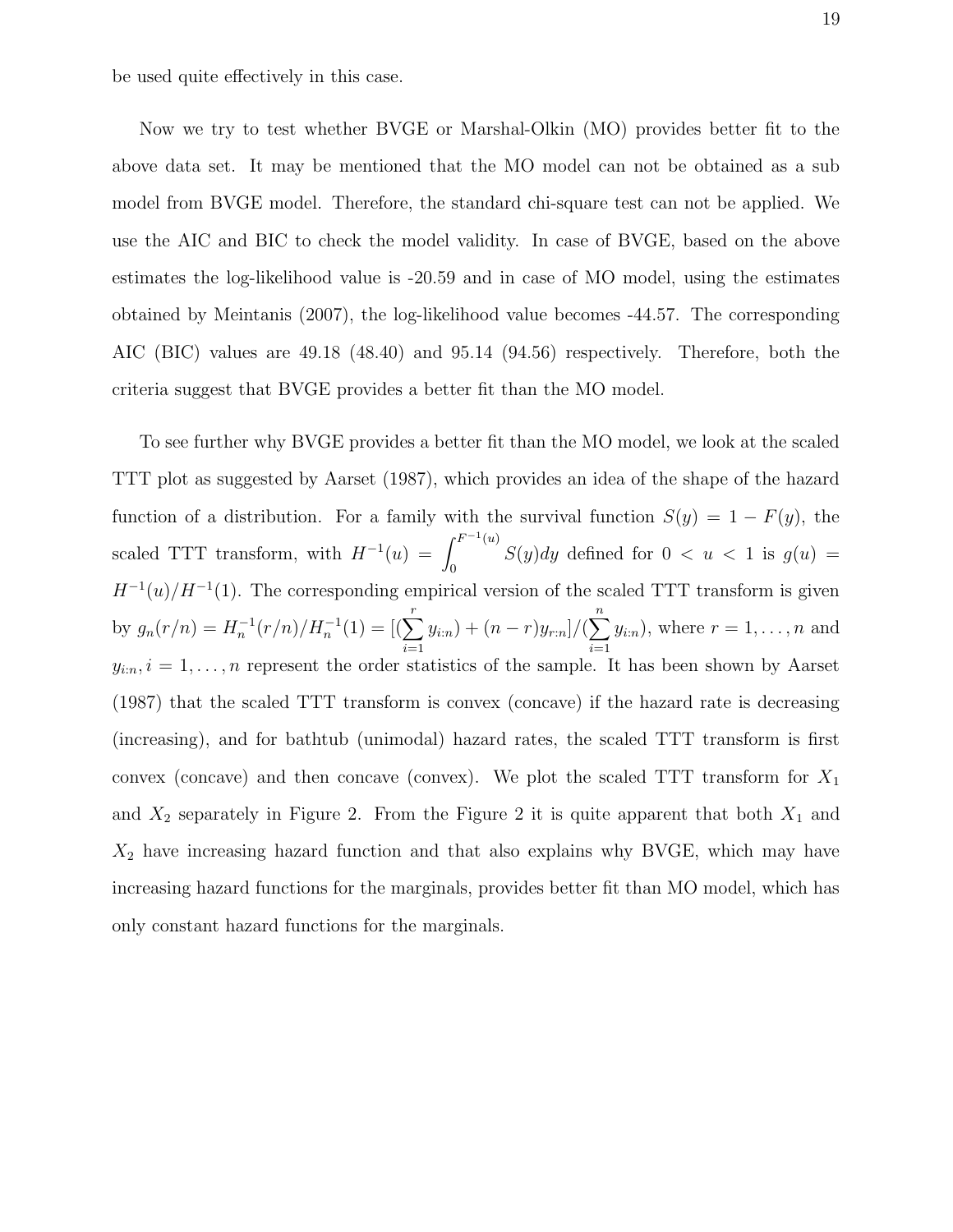

Figure 2: Scaled TTT transform for  $X_1$  and  $X_2$ .

### 5 CONCLUSIONS

In this paper we have proposed bivariate generalized exponential distribution function whose marginals are generalized exponential distributions. It is observed that the BVGE distribution is a singular distribution and it has an absolute continuous part and a singular part. Since the joint distribution function and the joint density function are in closed forms, therefore this distribution can be used in practice for non-negative and positively correlated random variables. Although the maximum likelihood estimators of the unknown parameters can not be obtained in closed form but the EM algorithm works quite well and it can be effectively used to compute the MLEs. It may be mentioned that along the same line as Block and Basu (1974) bivariate exponential model, an absolute continuous version of the BVGE also can be obtained. Work is in progress in this direction and it will be reported else where.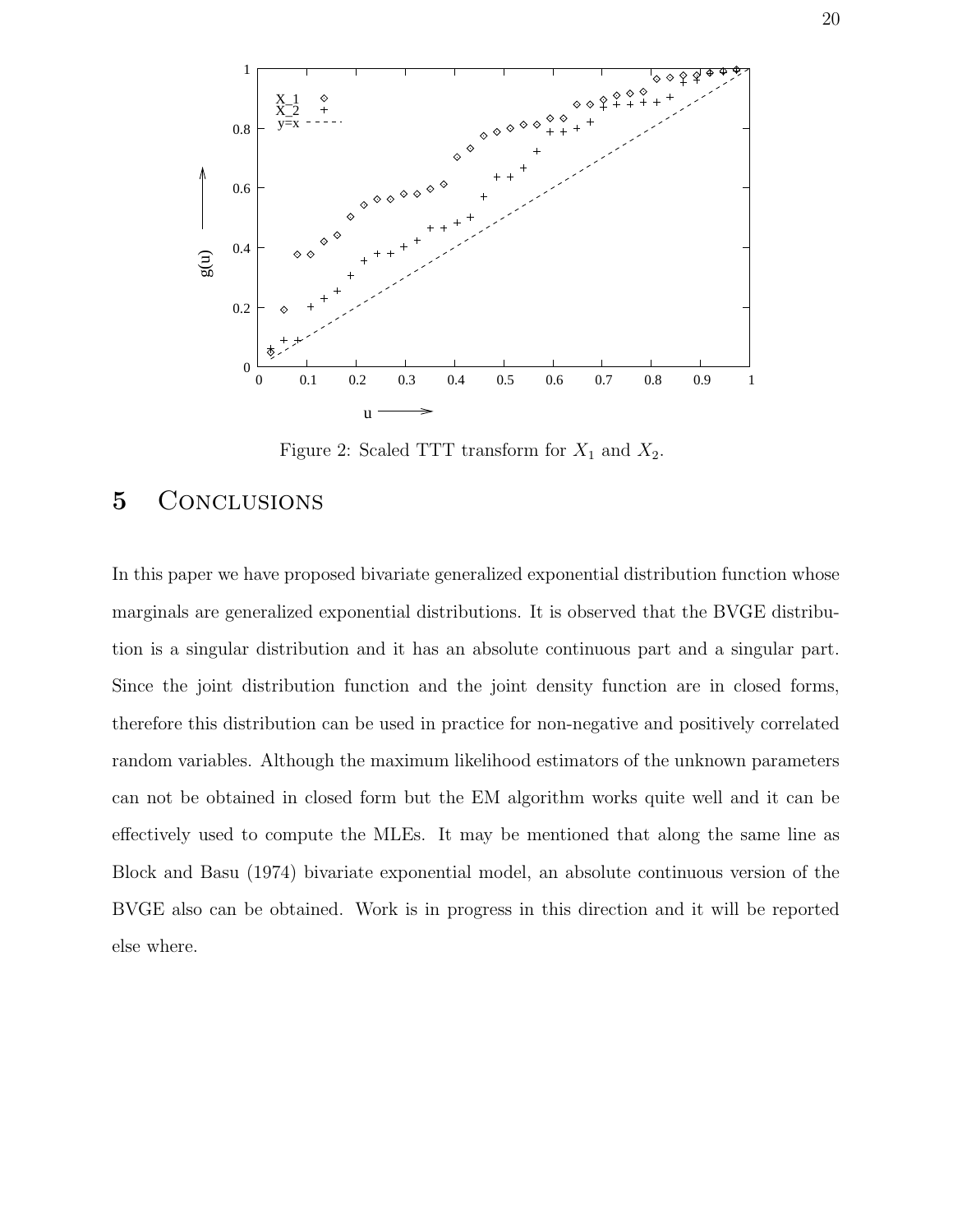The authors would like to thank the two referees for several constructive suggestions.

### Appendix

#### Expected Fisher Information Matrix

Let the Fisher Information matrix be;

$$
I = E \begin{bmatrix} \frac{\partial^2 L}{\partial \alpha_1^2} & \frac{\partial^2 L}{\partial \alpha_1 \partial \alpha_2} & \frac{\partial^2 L}{\partial \alpha_1 \partial \alpha_3} & \frac{\partial^2 L}{\partial \alpha_1 \partial \lambda} \\ \frac{\partial^2 L}{\partial \alpha_2 \partial \alpha_1} & \frac{\partial^2 L}{\partial \alpha_2^2} & \frac{\partial^2 L}{\partial \alpha_2 \partial \alpha_3} & \frac{\partial^2 L}{\partial \alpha_2 \partial \lambda} \\ \frac{\partial^2 L}{\partial \alpha_3 \partial \alpha_1} & \frac{\partial^2 L}{\partial \alpha_3 \partial \alpha_2} & \frac{\partial^2 L}{\partial \alpha_3^2} & \frac{\partial^2 L}{\partial \alpha_3 \partial \lambda} \\ \frac{\partial^2 L}{\partial \lambda \partial \alpha_1} & \frac{\partial^2 L}{\partial \lambda \partial \alpha_2} & \frac{\partial^2 L}{\partial \lambda \partial \alpha_3} & \frac{\partial^2 L}{\partial \lambda^2} \end{bmatrix}
$$
(17)

Before providing the all the elements of the Fisher information matrix, we introduce the following notation. If  $Z \sim \text{GE}(\alpha, \lambda)$ , then

$$
\xi(\alpha) = E\left[\frac{Z^2 e^{-\lambda Z}}{(1 - e^{-\lambda Z})^2}\right]
$$
  
= 
$$
\frac{\alpha}{(\alpha - 2)\lambda^2} \left[\psi'(1) - \psi'(\alpha - 1) + (\psi(\alpha) - \psi(1))^2\right]
$$
  
+ 
$$
\frac{\alpha}{(\alpha - 1)\lambda^2} \left[\psi'(1) - \psi(\alpha) + (\psi(\alpha) - \psi(1))^2\right] \text{ if } \alpha > 2
$$
  
= 
$$
\alpha \lambda \int_0^\infty z^2 e^{-2\lambda z} (1 - e^{-\lambda z})^{\alpha - 3} dz \text{ if } 0 < \alpha \le 2,
$$

$$
\eta(\alpha) = E\left[\frac{Ze^{-\lambda Z}}{(1 - e^{-\lambda Z})}\right]
$$
  
=  $\frac{1}{\lambda} \left[\frac{\alpha}{\alpha - 1}(\psi(\alpha) - \psi(1)) - (\psi(\alpha + 1) - \psi(1))\right]$  if  $\alpha > 2$   
=  $\alpha \lambda \int_0^\infty ze^{-2\lambda z} (1 - e^{-\lambda z})^{\alpha - 2} dz$  if  $0 < \alpha \le 1$ ,

where  $\psi(\cdot)$  and  $\psi'(\cdot)$  are the digamma function and its derivative respectively, see Gupta and Kundu (1999) for details. Suppose  $(X_{11}, X_{21}), \ldots, (X_{1n}, X_{2n})$  is a random sample from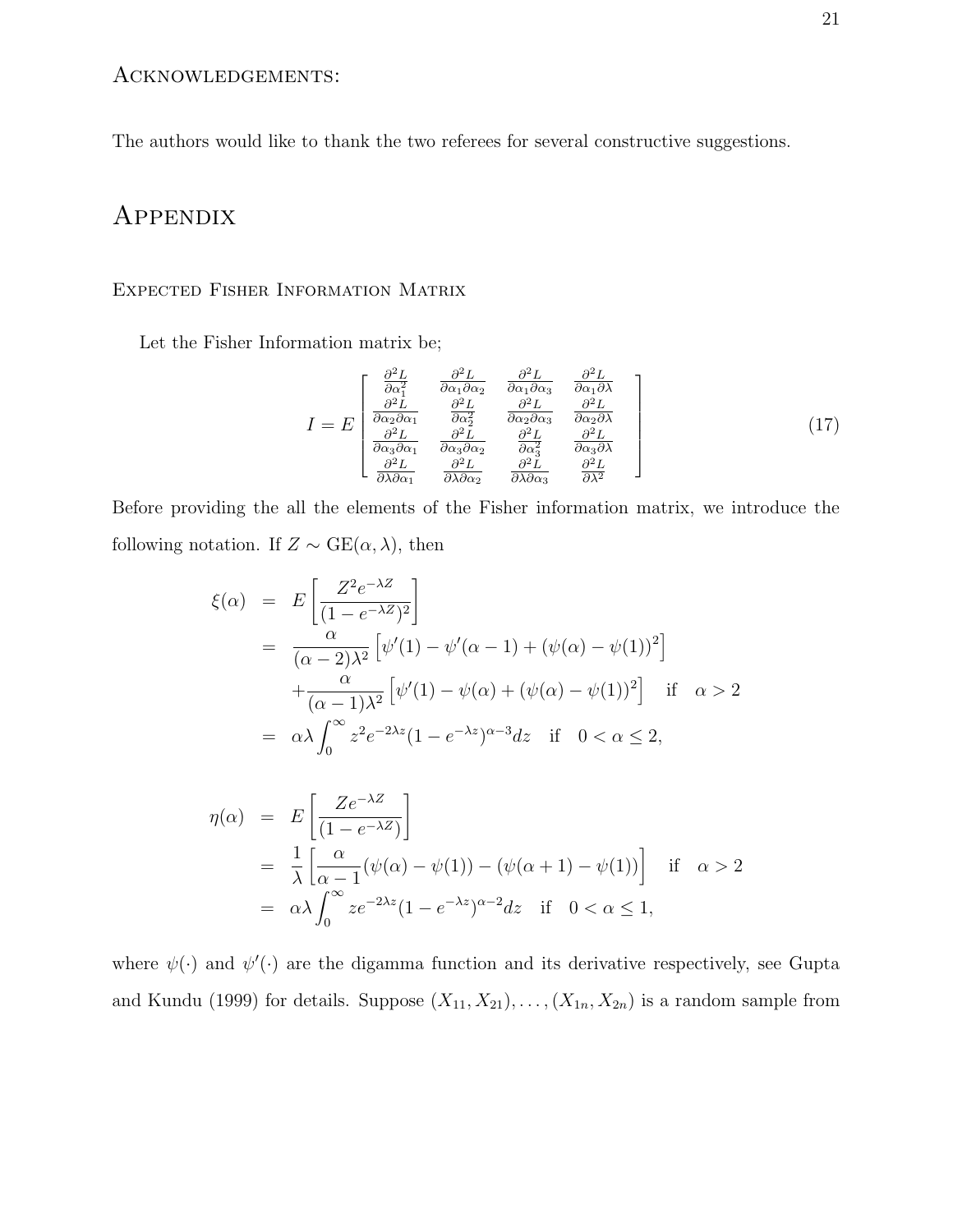$BVGE(\alpha_1, \alpha_2, \alpha_3, \lambda)$  and  $n_0, n_1, n_2, I_0, I_1$  and  $I_2$  are same as defined in section 4. For brevity we further denote  $\tilde{\alpha} = \alpha_1 + \alpha_2 + \alpha_3$ . We need the following results;

$$
E(n_1) = nP(X_1 < X_2) = n\frac{\alpha_2}{\tilde{\alpha}}, \quad E(n_2) = nP(X_2 < X_1) = n\frac{\alpha_1}{\tilde{\alpha}}, \quad E(n_0) = nP(X_1 = X_2) = n\frac{\alpha_3}{\tilde{\alpha}}.
$$

LEMMA A.1: Let  $V_0 \sim \text{GE}(\tilde{\alpha}, \lambda)$ ,  $V_1 \sim \text{GE}(\alpha_1 + \alpha_3, \lambda)$  and  $V_2 \sim \text{GE}(\alpha_2 + \alpha_3, \lambda)$  be three independent random variables and  $g(\cdot)$  is a Borel measurable function, then

$$
E(g(X_i)|i \in I_1) = E(g(V_1)) - \frac{\alpha_1 + \alpha_3}{\tilde{\alpha}} E(g(V_0))
$$
  
\n
$$
E(g(X_i)|i \in I_2) = \frac{\alpha_1}{\tilde{\alpha}} E(g(V_0))
$$
  
\n
$$
E(g(X_i)|i \in I_0) = \frac{\alpha_3}{\tilde{\alpha}} E(g(V_0))
$$
  
\n
$$
E(g(Y_i)|i \in I_1) = \frac{\alpha_2}{\tilde{\alpha}} E(g(V_0))
$$
  
\n
$$
E(g(Y_i)|i \in I_2) = E(g(V_2)) - \frac{\alpha_2 + \alpha_3}{\tilde{\alpha}} E(g(V_0)).
$$

PROOF OF LEMMA A.1: Note that

$$
E(g(X_i)|i \in I_1) = (\alpha_1 + \alpha_3)\alpha_2 \int_0^\infty \int_x^\infty g(x)(1 - e^{-\lambda x})^{\alpha_1 + \alpha_3 - 1} (1 - e^{-\lambda y})^{\alpha_2 - 1} e^{-\lambda x} e^{-\lambda y} dy dx
$$
  

$$
= (\alpha_1 + \alpha_3) \int_0^\infty g(x)(1 - e^{-\lambda x})^{\alpha_1 + \alpha_3 - 1} e^{-\lambda x} \left[1 - (1 - e^{-\lambda x})^{\alpha_2}\right] dx
$$
  

$$
= E(g(V_1)) - \frac{\alpha_1 + \alpha_3}{\tilde{\alpha}} E(g(V_0)).
$$

The others also can be obtained similarly.

Now we obtain

$$
E\left[\frac{\partial^2 L}{\partial \alpha_1^2}\right] = -E\left[\frac{n_1}{(\alpha_1 + \alpha_3)^2} + \frac{n_2}{\alpha_1^2}\right] = -\frac{n}{\tilde{\alpha}}\left[\frac{\alpha_2}{(\alpha_1 + \alpha_3)^2} + \frac{1}{\alpha_1}\right]
$$
  
\n
$$
E\left[\frac{\partial^2 L}{\partial \alpha_2^2}\right] = -E\left[\frac{n_2}{(\alpha_2 + \alpha_3)^2} + \frac{n_1}{\alpha_2^2}\right] = -\frac{n}{\tilde{\alpha}}\left[\frac{\alpha_1}{(\alpha_2 + \alpha_3)^2} + \frac{1}{\alpha_2}\right]
$$
  
\n
$$
E\left[\frac{\partial^2 L}{\partial \alpha_3^2}\right] = -E\left[\frac{n_1}{(\alpha_1 + \alpha_3)^2} + \frac{n_2}{(\alpha_2 + \alpha_3)^2} + \frac{n_0}{\alpha_3^2}\right] = -\frac{n}{\tilde{\alpha}}\left[\frac{\alpha_2}{(\alpha_1 + \alpha_3)^2} + \frac{\alpha_1}{(\alpha_2 + \alpha_3)^2} + \frac{1}{\alpha_3}\right]
$$
  
\n
$$
E\left[\frac{\partial^2 L}{\partial \lambda^2}\right] = -E\left[\frac{1}{\lambda^2} + (\alpha_1 + \alpha_3 - 1)\sum_{i \in I_1} \frac{X_{1i}^2 e^{-\lambda X_{1i}}}{(1 - e^{-\lambda X_{1i}})^2} + (\alpha_2 - 1)\sum_{i \in I_1} \frac{X_{2i}^2 e^{-\lambda X_{2i}}}{(1 - e^{-\lambda X_{2i}})^2}\right]
$$

Г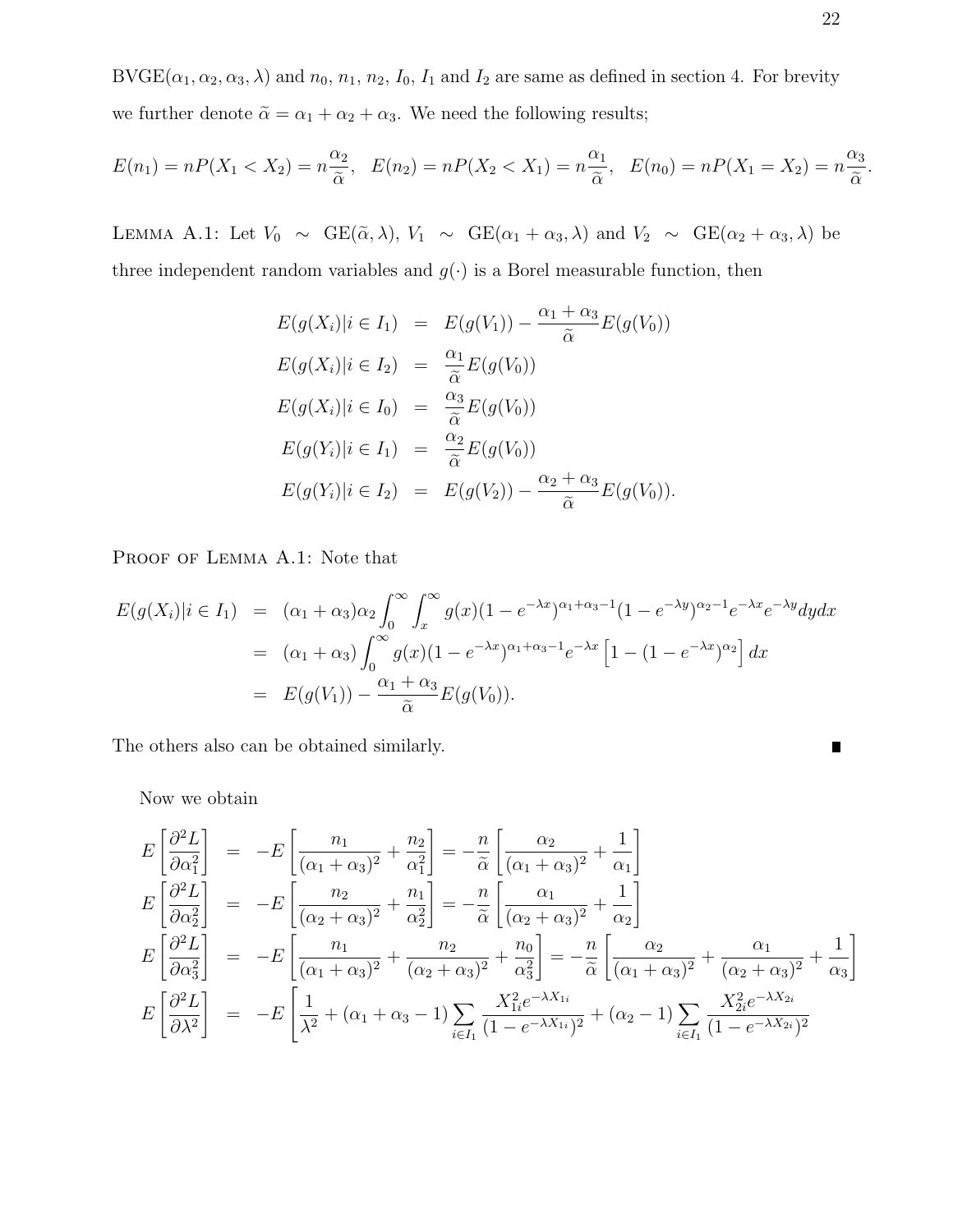$$
+(\alpha_1 - 1) \sum_{i \in I_2} \frac{X_{1i}^2 e^{-\lambda X_{1i}}}{(1 - e^{-\lambda X_{1i}})^2} + (\alpha_2 + \alpha_3 - 1) \sum_{i \in I_2} \frac{X_{2i}^2 e^{-\lambda X_{2i}}}{(1 - e^{-\lambda X_{2i}})^2}
$$
  
\n
$$
+(\tilde{\alpha} - 1) \sum_{i \in I_0} \frac{Y_i^2 e^{-\lambda Y_i}}{(1 - e^{-\lambda Y_i})^2}
$$
  
\n
$$
= -n \left[ \frac{1}{\lambda^2} + \frac{\alpha_2 (\alpha_1 + \alpha_3 - 1)}{\tilde{\alpha}} \left[ \xi(\alpha_1 + \alpha_3) - \frac{\alpha_1 + \alpha_3}{\tilde{\alpha}} \xi(\tilde{\alpha}) \right] + (\alpha_2 - 1) \left( \frac{\alpha_2}{\tilde{\alpha}} \right)^2 \xi(\tilde{\alpha})
$$
  
\n
$$
+(\alpha_1 - 1) \left( \frac{\alpha_3}{\tilde{\alpha}} \right)^2 \xi(\tilde{\alpha}) \right]
$$
  
\n
$$
E \left[ \frac{\partial^2 L}{\partial \alpha_1 \partial \lambda} \right] = E \left[ \sum_{i \in I_0} \frac{Y_i e^{-\lambda Y_i}}{(1 - e^{-\lambda Y_i})} \right] + E \left[ \sum_{i \in \cup I_1 \cup I_2} \frac{X_{1i} e^{-\lambda X_{1i}}}{(1 - e^{-\lambda X_{1i}})} \right]
$$
  
\n
$$
= n \left[ \eta(\alpha_1 + \alpha_3) - \frac{\alpha_1 + \alpha_3}{\tilde{\alpha}} \eta(\tilde{\alpha}) + \frac{\alpha_1}{\tilde{\alpha}} \eta(\tilde{\alpha}) + \frac{\alpha_3}{\tilde{\alpha}} \eta(\tilde{\alpha}) \right] = n\eta(\alpha_1 + \alpha_3)
$$
  
\n
$$
E \left[ \frac{\partial^2 L}{\partial \alpha_2 \partial \lambda} \right] = E \left[ \sum_{i \in I_1 \cup I_2} \frac{X_{2i} e^{-\lambda Y_{2i}}}{(1 - e^{-\lambda Y_{2i}})} + \sum_{i \in I_0} \frac{Y_i e^{-\lambda Y_i}}{(1 - e^{-\lambda Y_i})} \right]
$$
  
\n
$$
= n \left[ \frac{\alpha_2}{\tilde{\alpha
$$

#### Observed Fisher Information Matrix

For convenience we just present the observed Fisher information matrix obtained from the EM algorithm using the idea of Louis (1982). Using the same notation as Louis (1982), the observed Fisher information matrix can be written

$$
F_{obs} = B - SS^T,
$$

here  $B$  is the negative of the second derivative of the log-likelihood function and  $S$  is the derivative vector. We just provide the elements of the matrix  $B$  and the vector  $S$ . We use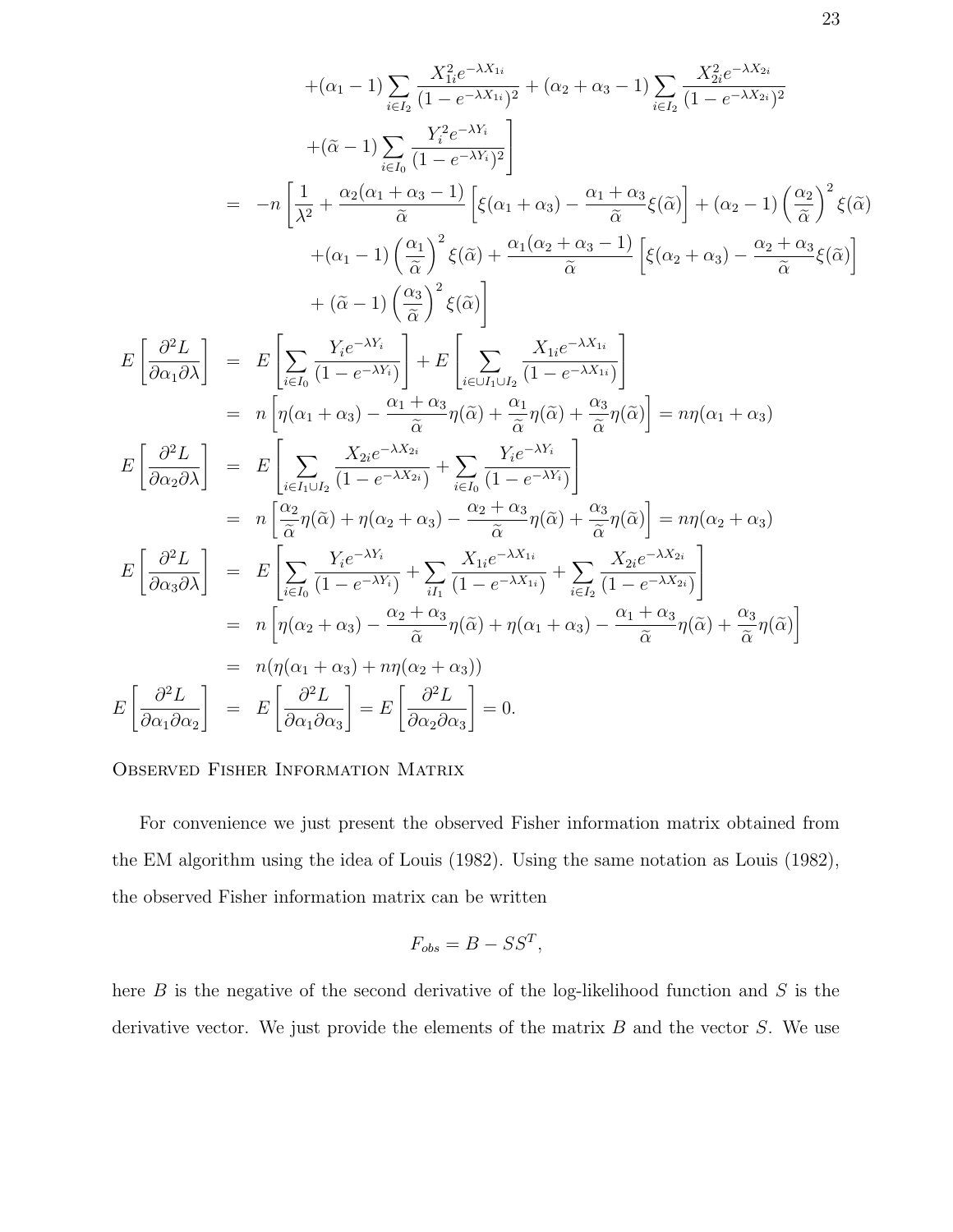the following notation for brevity;

$$
a_0 = \sum_{i \in I_0} \ln(1 - e^{-\hat{\lambda}y_i}), a_{11} = \sum_{i \in I_1} \ln(1 - e^{-\hat{\lambda}x_{1i}}), a_{12} = \sum_{i \in I_2} \ln(1 - e^{-\hat{\lambda}x_{1i}}), a_{21} = \sum_{i \in I_1} \ln(1 - e^{-\hat{\lambda}x_{2i}}),
$$
  
\n
$$
a_{22} = \sum_{i \in I_2} \ln(1 - e^{-\hat{\lambda}x_{2i}}), b_0 = \sum_{i \in I_0} \frac{y_i e^{-\hat{\lambda}y_i}}{1 - e^{-\hat{\lambda}y_i}}, b_{11} = \sum_{i \in I_1} \frac{x_{1i} e^{-\hat{\lambda}x_{1i}}}{1 - e^{-\hat{\lambda}x_{1i}}}, b_{12} = \sum_{i \in I_2} \frac{x_{1i} e^{-\hat{\lambda}x_{1i}}}{1 - e^{-\hat{\lambda}x_{1i}}},
$$
  
\n
$$
b_{21} = \sum_{i \in I_1} \frac{x_{2i} e^{-\hat{\lambda}x_{2i}}}{1 - e^{-\hat{\lambda}x_{2i}}}, b_{22} = \sum_{i \in I_2} \frac{x_{2i} e^{-\hat{\lambda}x_{2i}}}{1 - e^{-\hat{\lambda}x_{2i}}}, c_0 = \sum_{i \in I_0} \frac{y_i^2 e^{-\hat{\lambda}y_i}}{1 - e^{-\hat{\lambda}y_i}}, c_{11} = \sum_{i \in I_1} \frac{x_{1i}^2 e^{-\hat{\lambda}x_{1i}}}{1 - e^{-\hat{\lambda}x_{1i}}},
$$
  
\n
$$
c_{12} = \sum_{i \in I_2} \frac{x_{1i}^2 e^{-\hat{\lambda}x_{1i}}}{1 - e^{-\hat{\lambda}x_{1i}}}, c_{21} = \sum_{i \in I_1} \frac{x_{2i}^2 e^{-\hat{\lambda}x_{2i}}}{1 - e^{-\hat{\lambda}x_{2i}}}, c_{22} = \sum_{i \in I_2} \frac{x_{2i}^2 e^{-\hat{\lambda}x_{2i}}}{1 - e^{-\hat{\lambda}x_{2i}}}, d_0 = \sum_{i \in I_0} y_i, d_{11} = \sum_{i \in I_1} x_{1i}, d_{12} = \sum_{i \in I_2} x_{
$$

Using the above notations we obtain;

$$
S(1) = a_0 + \frac{n_1 u_1 + n_2}{\hat{\alpha}_1} + a_{11} + a_{12}, \quad S(2) = a_0 + \frac{w_1 n_2 + n_1}{\hat{\alpha}_2} + a_{21} + a_{22},
$$

$$
S(3) = \frac{1}{\hat{\alpha}_3} (n_0 + n_1 u_1 + n_2 w_2) + a_0 + a_{11} + a_{22}
$$

$$
S(4) = \frac{1}{\hat{\lambda}} (n_0 + 2n_1 + 2n_2) + b_0 (\hat{\alpha}_1 + \hat{\alpha}_2 + \hat{\alpha}_3) + (d_0 + d_{11} + d_{12} + d_{21} + d_{22}) + b_{11} (\hat{\alpha}_1 + \hat{\alpha}_3 - 1)) +
$$

$$
b_{22} (\hat{\alpha}_1 + \hat{\alpha}_3 - 1) + b_{21} (\hat{\alpha}_1 - 1) + b_{12} (\hat{\alpha}_2 - 1),
$$

and

$$
B(1, 1) = \frac{(n_1u_1 + n_2)}{\hat{\alpha}_1^2}, \quad B(2, 2) = \frac{(w_1n_2 + n_1)}{\hat{\alpha}_2^2}, \quad B(3, 3) = \frac{(n_0 + n_1u_1 + n_2w_2)}{\hat{\alpha}_3^2},
$$

$$
B(4, 4) = \frac{1}{\hat{\lambda}^2} + c_0(\hat{\alpha}_1 + \hat{\alpha}_2 + \hat{\alpha}_3 - 1) + c_{11}(\hat{\alpha}_1 + \hat{\alpha}_3 - 1) + c_{22}(\hat{\alpha}_2 + \hat{\alpha}_3 - 1) + c_{21}(\hat{\alpha}_1 - 1) + c_{12}(\hat{\alpha}_2 - 1)
$$

$$
B(1, 4) = B(4, 1) = b_0 + b_{11} + b_{21}, \quad B(2, 4) = B(4, 2) = b_0 + b_{12} + b_{22},
$$

$$
B(3,4) = B(4,3) = b_0 + b_{11} + b_{22}, B(1,2) = B(2,1) = B(1,3) = b(3,1) = B(2,3) = B(3,2) = 0.
$$

## References

[1] Aarset, M.V. (1987), "How to identify a bathtub hazard rate?", IEEE Transactions on Reliability, vol. 36, 106 -108.